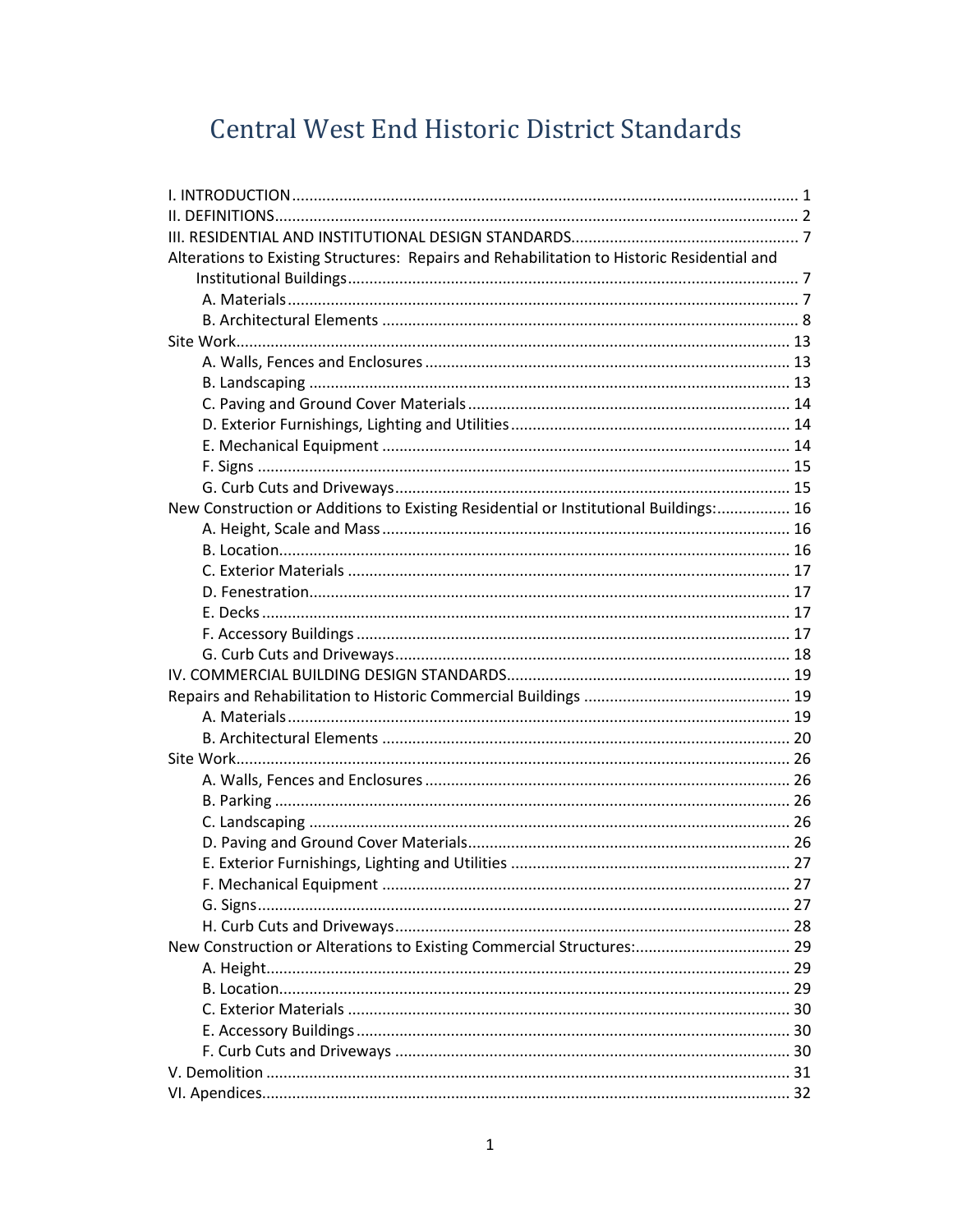# **I. INTRODUCTION**

The primary objective of the Central West End Historic District is to maintain the distinctive character, quality of construction and individual architectural integrity of structures within the historic district. **In pursuit of this objective, these standards embrace as their fundamental or underlying guiding principle the concept that original or historically significant materials and architectural features of the buildings within the historic district shall be maintained and repaired whenever possible rather than replaced.** While there is neither one prevalent architectural style nor a dominant building material, there is a sense of scale, richness of detail and quality of construction that creates an overall image within this historic district. Historic architectural features and materials shall be retained. Where severe deterioration requires replacement, the new shall match the old in design, color, texture and other visual qualities. A Cultural Resources Office permit is required for any exterior change to a property even though that work may not require a Building Permit. No permit is needed for the installation of art.

Each structure shall be recognized as a physical record of its time and place. Alterations that have acquired architectural significance over time shall be retained. Alterations and new construction which create a false sense of historical development, such as adding conjectural features or inappropriate decorative elements, shall not be undertaken. Further, new construction shall be differentiated from the old, but shall be compatible in size, scale, setback, and proportion to existing, adjacent structures.

Some block faces within the historic district exhibit a continuity of design with uniform building heights, setbacks, materials, window sizes, spacing and landscape treatment. These elements help to create an unusually strong "streetscape" which must receive special attention during the design review process. When new construction is proposed, consideration of the "streetscape" and compatible relationships between the new structures and existing ones are of utmost importance.

Developers and others, therefore, shall demonstrate compliance with existing scale, size, setback, and proportion by providing, along with other construction documents, photographs, a street elevation and plan of the proposed project showing adjacent properties. Visual compliance shall be judged on massing and detail in addition to size and scale.

It is not the intention of these regulations to discourage contemporary design that, through careful attention to scale, materials, siting and landscaping, is harmonious with the existing historic structure. The historic character of the historic district is not enhanced by new construction that attempts to mimic the historic.

These revised historic district standards for commercial properties and other places of public accommodation integrates accessibility provisions for people with disabilities and encourage the provision of accessibility for private residences. The standards seek to increase the instances where accessibility is possible, and recognize that accessibility can be accomplished without compromising the historic integrity of historic buildings and the neighborhood. These standards shall not be used to claim exemption from accessibility requirements mandated by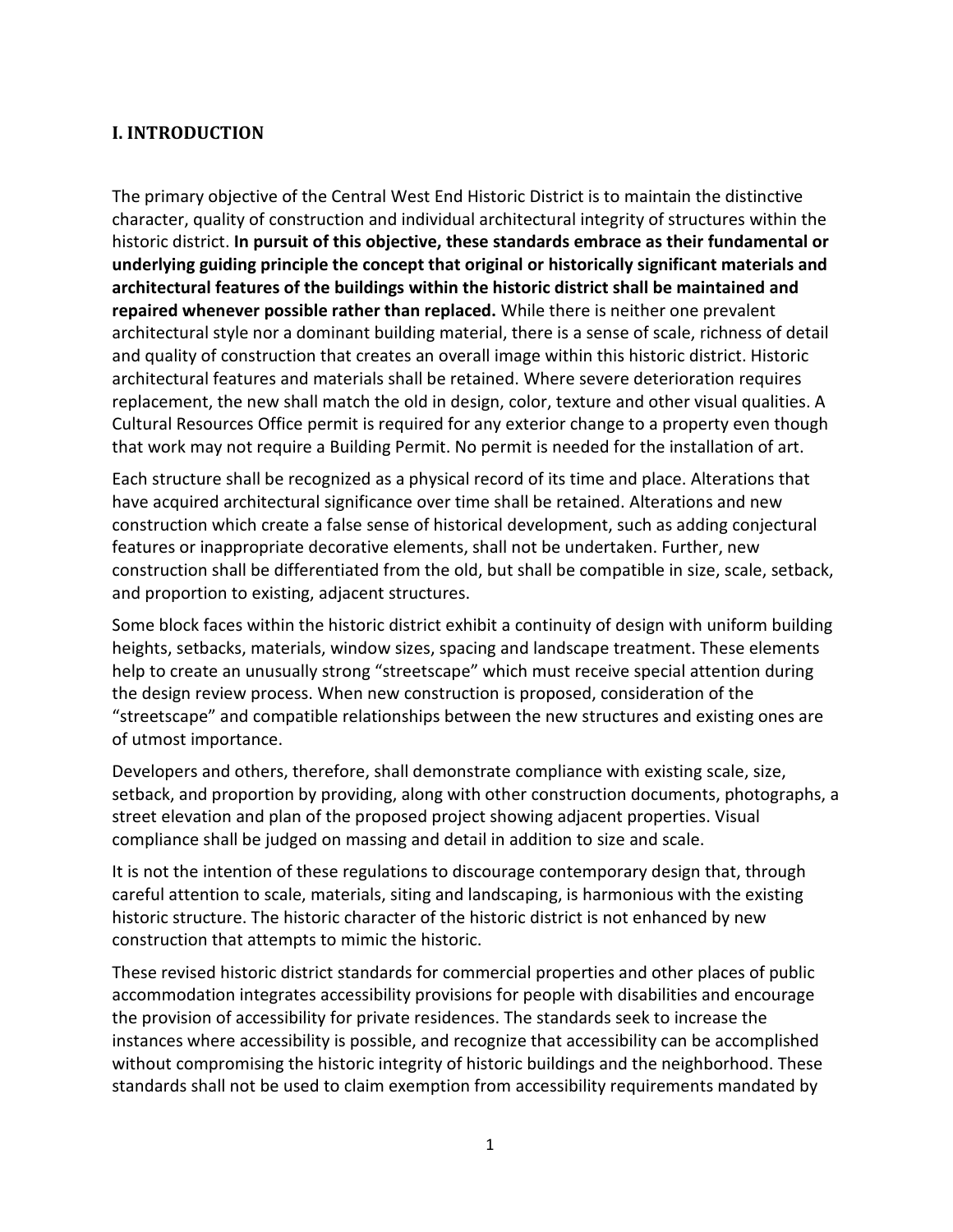city, state or federal law. Similarly, these historic district standards shall be met when changes are proposed for accessibility. Both goals of retaining historic integrity and accessibility for people with disabilities can be met through the use of sophisticated design solutions.

These standards address common situations and are not intended to address every eventuality that may occur. The interpretation of these standards shall recognize that due to the physical nature of a property, the historic arrangement of buildings on a property, the historic use, a proposed new use, and other factors, instances could arise in which the literal interpretation of one or more components of these standards would result in a hardship for a property owner. In these instances, the intent of the ordinance that designated the historic district and these standards shall guide decision making.

The following are specific standards to govern the use of structures and to establish criteria by which alterations to existing structures—as well as new construction—can be reviewed for compliance with these standards. Some of the guidelines are precise, whereas others are necessarily more general, allowing a range of alternative solutions which are compatible with the existing context. In order for these standards to be of optimal value for the developer, architect and client, or individual property owner, they should be studied thoroughly **before**  design work begins or contracts are signed for construction materials or services. Questions should be directed to the Cultural Resources Office.

#### **II. DEFINITIONS**

**Accessible Route:** A continuous unobstructed path.

**Accessory Structure:** A subordinate building, the use of which is incidental to that of the primary structure on a site, including a garage, carriage house, greenhouse, playhouse, etc.

**Appendage:** A set of steps, stoop, porch, or deck attached or immediately adjacent to the primary building.

**Art:** A features with primarily artistic qualities, such as sculpture. An artistically-designed bench and other functional element shall be categorized by its function.

**Awning:** A light weight exterior roof-like shade that projects over a window or door.

**Balustrade**: A series of short posts, or balusters, and the handrail they support.

**Block face:** The collective street front, consisting of the principle elevations of buildings that face the street within a block; a block face typically exhibits overall characteristics provided by the scale, massing, and spacing of the buildings and their principal materials.

**Brick mold:** A trim piece covering the joint between a masonry wall and a window frame.

**Canopy:** A protective roof-like covering mounted on a metal framework over a walkway or adjacent to a door.

**Capital:** The decorative head or crowning feature of a column or post.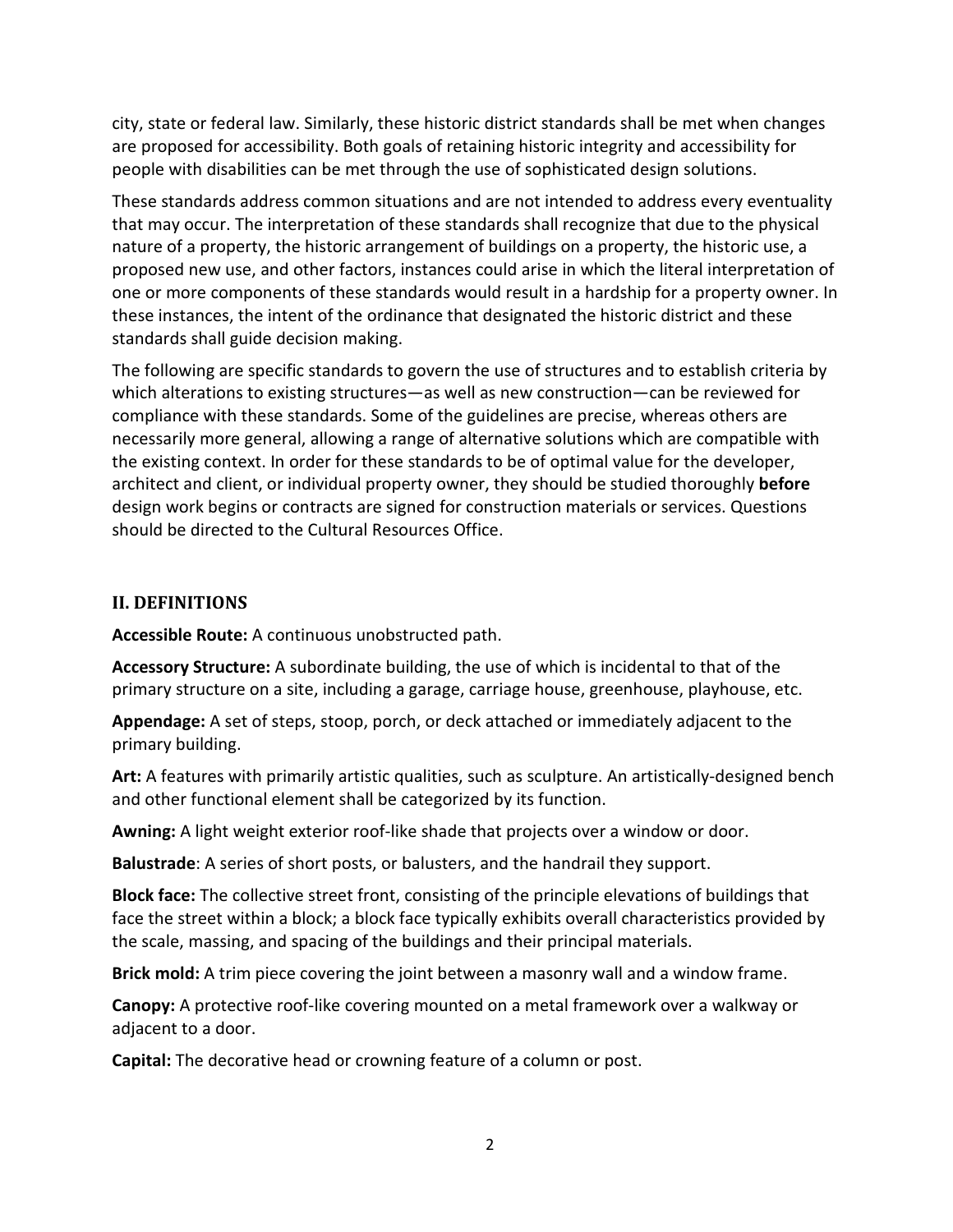**Carriage House:** A building originally used to protect carriages and horses, and often containing living quarters. Typically it is a two-story structure located at the rear of the building lot adjacent to an alley.

**Cast Iron:** An historic building material. A method of manufacturing certain historic iron building elements where molten iron alloy is poured into molds and then machined.

**Caulking:** A flexible sealant material used to close joints between materials; includes tar and oakum, lead, putty, and modern elastomeric compounds such as silicone and polyurethane.

**Column:** A vertical element that supports part of a building or structure.

**Communication Devices:** Equipment used to send, receive or process any form of communication. This can include, but is not limited to, antennae, cables, wires, dishes, or mounting apparatus.

**Corner Lot:** A lot abutting on two streets at their intersection.

**Cornice:** The decorative portion of a building where an exterior wall meets the roof. In addition to being decorative, the cornice often camouflages the gutter and visually supports the roof overhang. In the Central West End, cornices are made of a variety of materials and designs, incorporating brackets, dentil moldings, and ogee moldings. Cornices are typically constructed of brick, built-up pieces of wood, sheet metal, or combinations of all three materials. As used herein, cornices include crown moldings.

**Crown Molding:** A horizontal molding at the top of any feature that angles away from the vertical surface.

**Deck:** A floor that is exposed to the elements.

**Dentil:** A small square tooth-like block, used in a series or row as decoration on a Classical cornice.

**Dormer:** A structure projecting from a sloping roof or mansard, usually containing a window.

**Eave:** The projection of a roof beyond the wall below.

**Entasis:** A slight curving of the outline of the shaft of a column so that it is wider in the middle. This corrects an optical illusion that causes perfectly straight sides to appear concave.

**Façade:** An exterior wall of a building. The street, or front, façade is the building wall that faces the street.

**Fascia:** A flat, horizontal band or member between moldings, especially in a cornice.

**Fenestration:** The design and placement of windows in a building.

**Flat Roof:** Roofs that are essentially flat, typically having a slope of ¼ inch per foot to ½ inch per foot and usually waterproofed with a built-up roof.

**Gable End:** The triangular upper portion of a wall at the end of a pitched roof.

**Glazing Compound:** Any type of sealant, such as putty, used at the edges of a pane of glass to prevent leakage of air or water.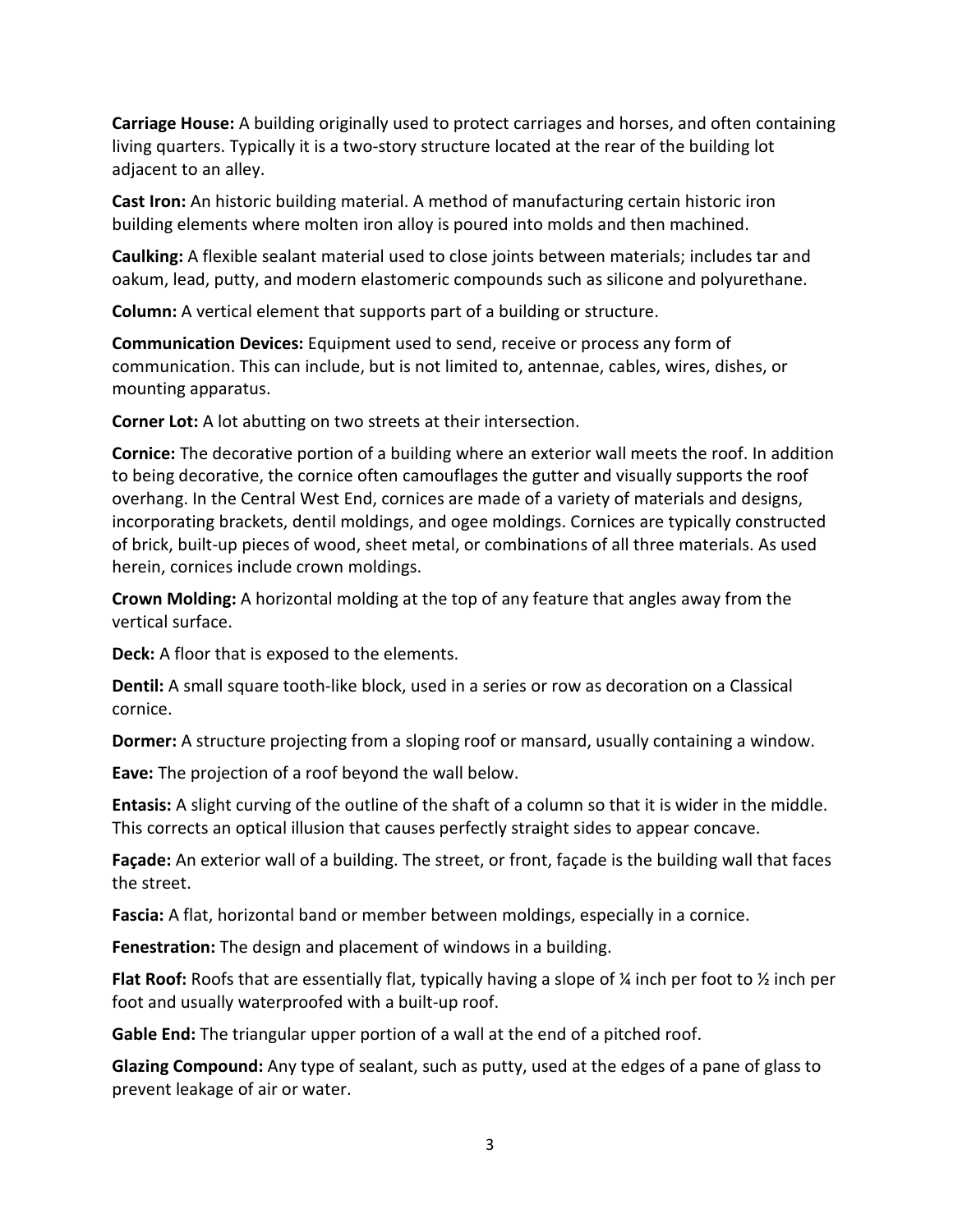**High-rise Building:** A building with occupied floors located more than 75 feet above the lowest level of fire department vehicle access.

**Highly Visible:** Seen in entirety and not at an oblique angle that diminishes appreciably the perception of the width of the feature.

**Institutional Building:** Any building originally designed for use by a religious, educational, fraternal, social, or medical organization for other than for-profit business purposes.

**Low- and Mid-rise Building:** A building with a mean roof height of 75 feet, or less.

**Masonry:** A family of building techniques that uses stone, brick, or concrete block units, usually joined by mortar, to form walls and other parts of a building.

**Mansard:** A roof having a double slope on all four sides with the lower slope, which frequently incorporates dormer windows, being almost vertical and the upper slope almost horizontal.

**Mechanical Equipment:** HVAC units, solar panels, satellite dishes, antennae, electrical or gas meters, conduit, cell towers, etc.

**Mullion:** A vertical post or other upright that separates two or more units of sash placed in a single opening.

**Muntin:** A strip of wood or metal that separates and holds in place the glass panes of a window sash or door.

**Parapet:** Those portions of the walls of a building that project above the roof, other than the chimney.

**Parcel:** A contiguous land area which is considered as a unit, is subject to a single ownership, and is legally recorded as a single piece.

**Pediment:** A decorative gable placed above a facade, porch, window or door, often used in Classic Revival architecture.

**Pilaster:** A shallow pier or rectangular column that projects slightly from a wall.

**Porch:** A covered and floored area of a building, especially a house, that is open at the front and, usually, the sides; typically partially enclosed with columns and railings.

**Primary Structure:** A structure considered to be the main building on the property.

**Repointing:** The process of repairing mortar joints in a masonry wall, wherein existing mortar is removed to a prescribed depth back from the face of the masonry, after which new mortar is pressed into the joints and properly tooled.

**Retaining Wall:** A wall that holds back the earth behind it and used to make changes in grade.

**Sash:** The portion of a window that holds the glass; its character is derived from its material; the dimensions of all its components; its operation (as in being double-hung, casement, awning or other type); and its configuration (as in divided by muntins into lights).

**Siding:** The finish covering of an exterior wall of a building.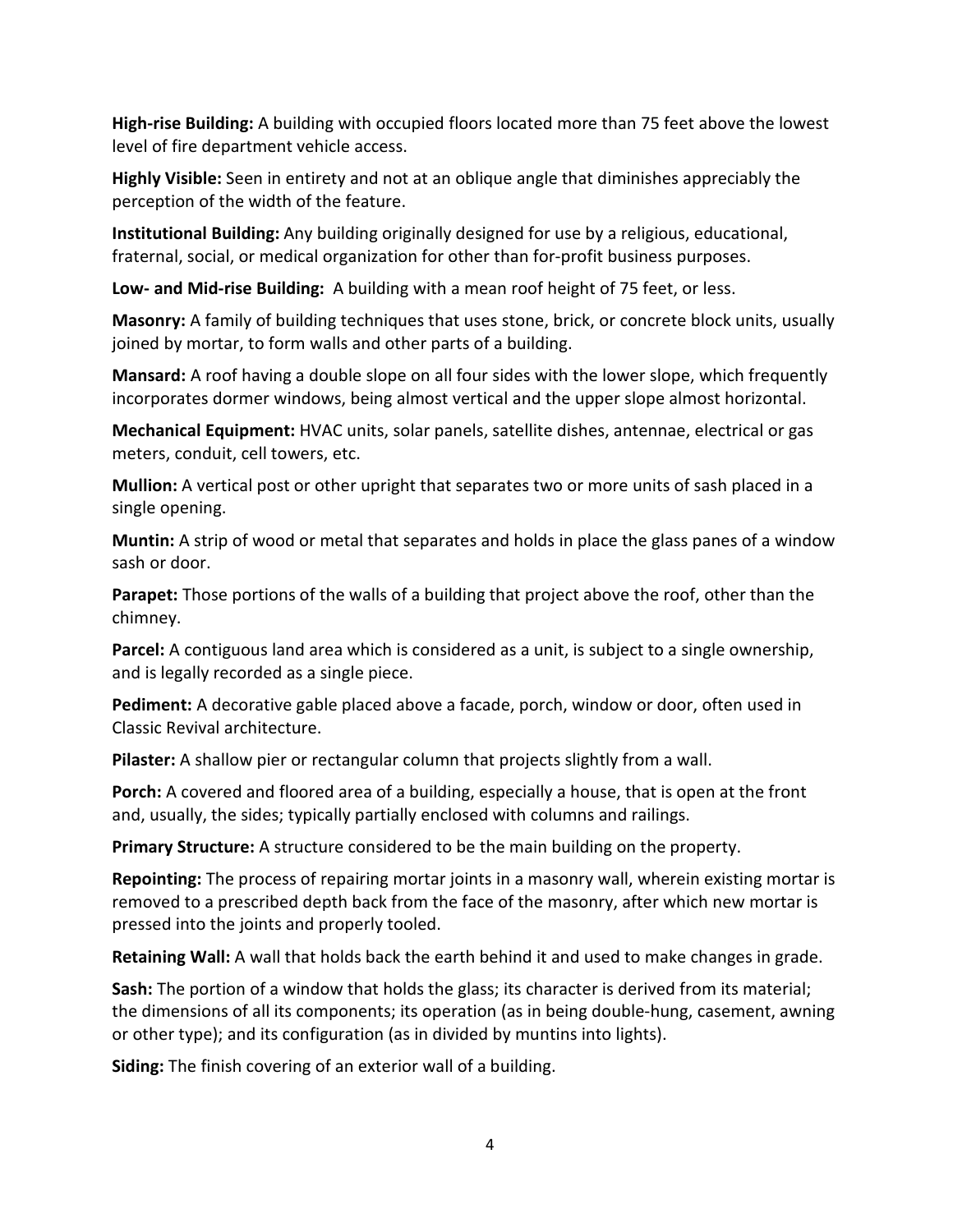**Site:** A parcel or parcels of land bounded by a property line or a designated portion of a public right-of-way on which a building or other feature is located.

**Special Window**: A window with sash that is highly ornate, unusual, or particularly fine in detail that is a major factor in the historic character of the building.

**Standard Window**: A window with sash that is typical for the time and style of the building and does not have any unusual qualities.

**Stoop:** A small porch, platform, or staircase leading to the entrance of a house or building.

**Storefront:** The front of a store or shop at street level, usually having one or more windows for the display of goods or wares.

**Storm Door:** An outer door, historically made of wood, which protect the vestibule or the primary door.

**Street Furniture:** A piece of equipment, such as a streetlight or bench, but excluding art, placed near the street for the benefit of the public.

**Streetscape**: The assemblage of components that establish the character of the public circulation area, including the street, sidewalks, building line (setback), street furnishings and lighting, landscaping in front of buildings, and block faces.

**Stucco:** Plaster or plaster-like material used for surfacing the exterior walls of a building.

**Tooth-In:** A masonry technique used to form a new opening or to close up an existing opening in a masonry wall. In the case of a new opening in a brick wall, the edges of the new opening are first notched beyond the actual width dimensions of the opening. This notching allows for the insertion of half bricks aligning with the ends of the full bricks. The result is an opening jamb that is smooth, neatly aligned, and has the hard surface of the bricks properly exposed at the jamb edges. The reverse process is used to brick in an opening in an attempt to blend the new bricks with those already existing.

**Transom:** The window over the top of a door, either fixed or operable.

**True Divided Light Window:** A window sash in a window or door that is composed of several small panes held in place by muntins.

**Veranda:** A roofed space attached to the exterior wall of a house, typically with columns, pillars or posts supporting the roof and of a size to be considered an outdoor sitting room.

**Visible:** For the purposes of these standards, can be seen when viewed from six feet or less above street grade from the street or sidewalk. Landscaping is not permanent and shall not be considered when determining visibility. Fences and free-standing walls are considered permanent, and objects hidden by them shall not be considered visible.

**Water Table:** A molding or band that projects from an exterior wall and is intended to divert rainwater from the face of the wall surface below.

**Wrought Iron:** An historic building material. A method of manufacturing iron building elements in which iron is heated in a forge and shaped while soft, either by bending or hammering. Fences and gates often incorporate wrought iron elements.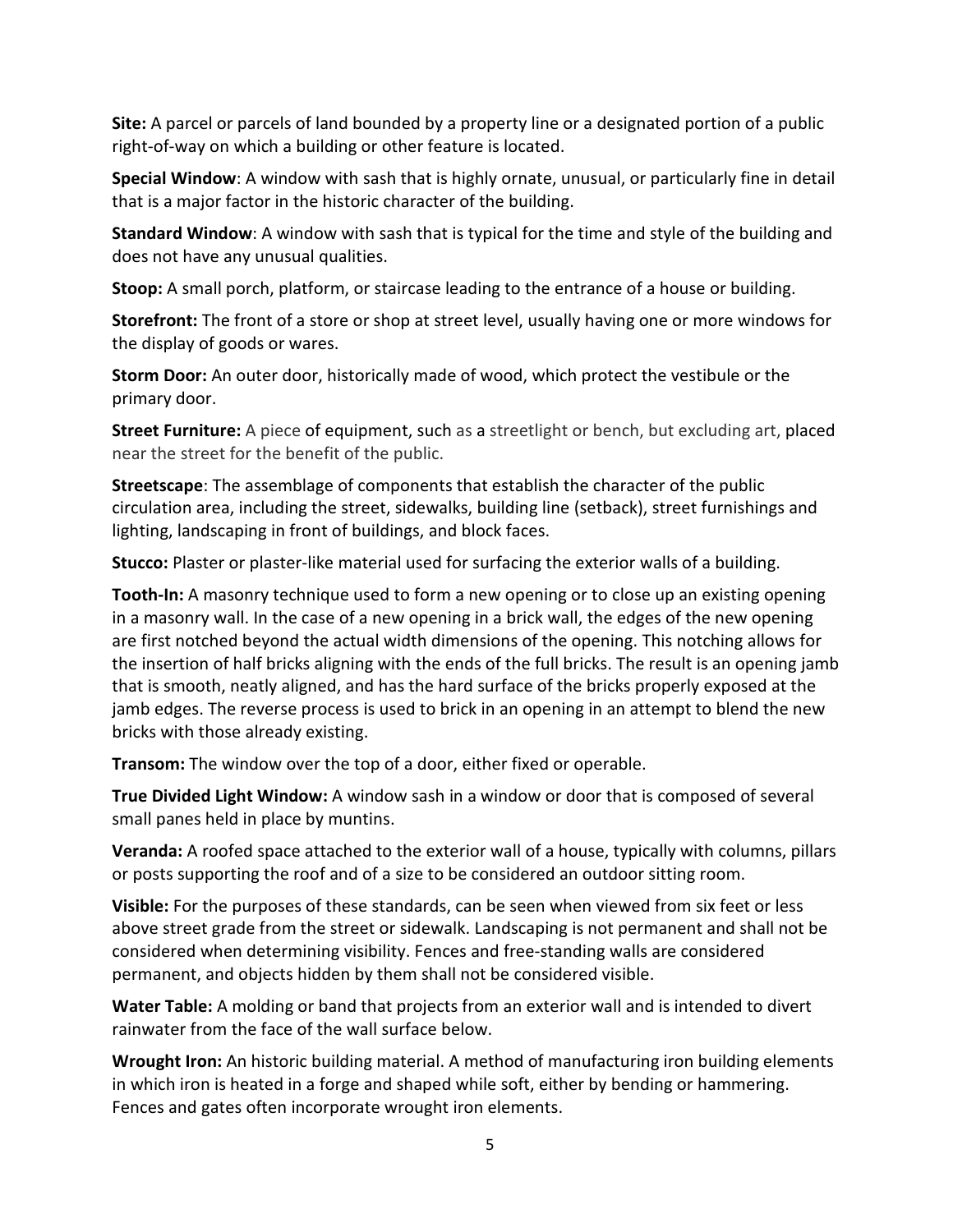**Weatherstripping:** A narrow, compressible band of material used between the edge of a door or window and the jambs, sill, and head to seal against air and water infiltration. Materials include felt, spring metal, plastic foam, and wood edged with rubber; types include interlocking and friction.

**Wythe:** A term used in masonry construction to describe the thickness of a wall. A two-wythe brick wall is one that is two bricks thick. Most brick walls in historic residential structures are three-wythes thick.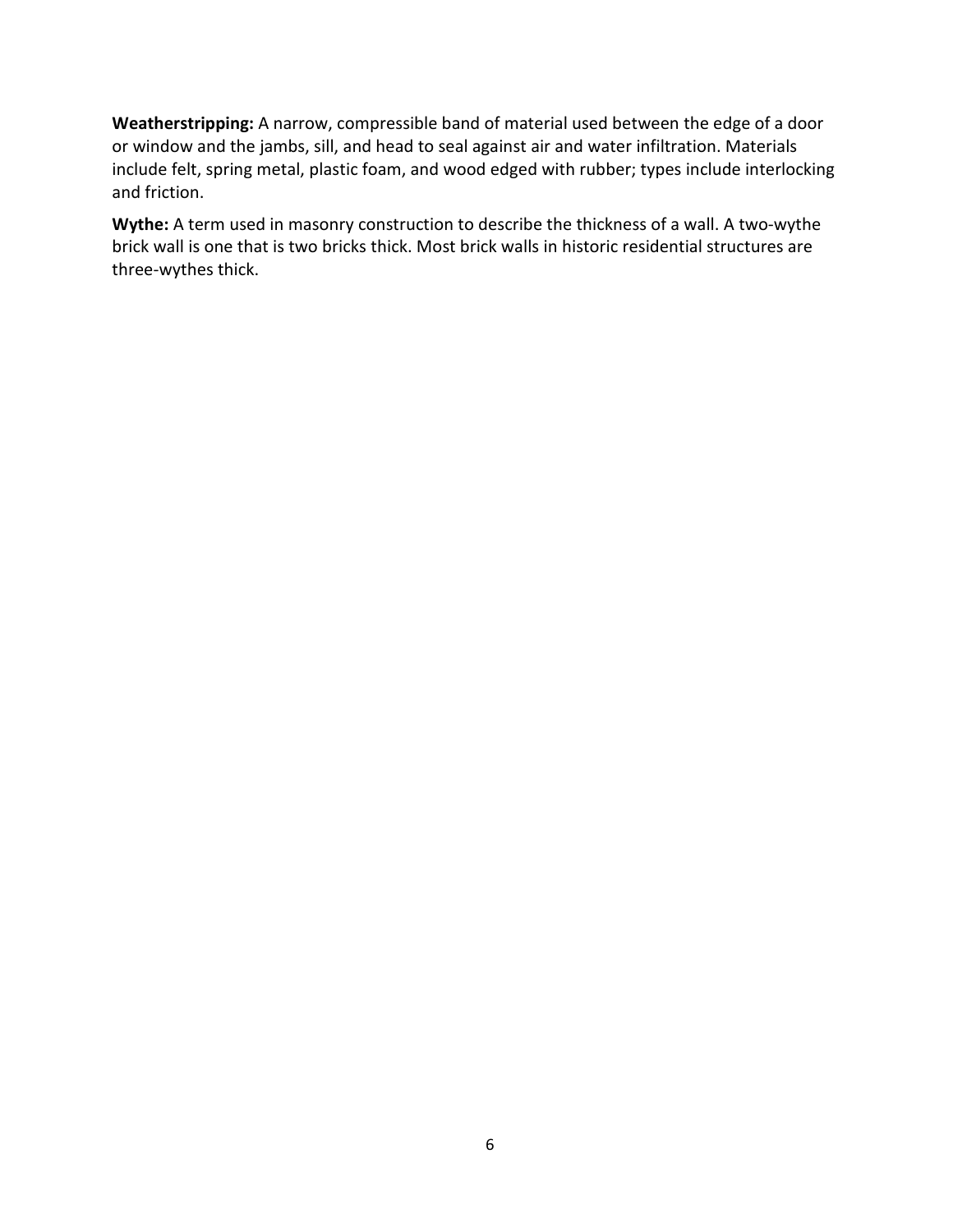# **III. RESIDENTIAL AND INSTITUTIONAL DESIGN STANDARDS**

# **Alterations to Existing Structures: Repairs and Rehabilitation to Historic Residential and Institutional Buildings**

On historic residential and institutional buildings, original architectural elements and decorative details, windows, brackets, friezes, balconies, shutters, historic glass, etc., provide texture that is an important feature of the historic district. In an effort to retain this texture, substitution of historic materials is discouraged. Wherever possible, elements should be repaired rather than replaced. The Cultural Resources Office should be contacted for professional advice. The addition or removal of decorative elements, e.g., window pediments, bracketed hoods over doors, door surrounds, etc., normally is prohibited unless addition or replacement would return the building to its original design. Proposed exceptions shall be subject to review for design suitability and approval by the Cultural Resources Office staff.

#### A. Materials

**Original or historically significant materials shall be maintained and repaired rather than replaced.** Where repair is not possible, materials should be replaced in-kind, i.e., new materials should match the existing in type, size, shape, profile, and material. For example, if a wood porch balustrade cannot be repaired it should be replaced with a new balustrade of the same design and material. Use of imitative materials on historic buildings is generally discouraged, especially when visible from the street, and will be evaluated on a case-by-case basis.

1) Masonry – Bricks and Mortar; Stone

Repair and replace damaged bricks and mortar with bricks and mortar to match the existing. Repair damaged stone with stone to match the existing. Care should be taken to repoint historic masonry with mortar that matches the existing in color, texture, strength and composition. Using an inappropriate mortar mix with a higher concentration of Portland cement can cause damage to historic bricks and stone. Mortar joints should also match the existing (original) joint profile, i.e., concave tooled joint, v-shaped joint, flush joint, etc. Information on appropriate mortar mixes is available online from the National Park Service's Preservation Brief #2 (Appendix 2).

Previously unpainted brick or stone shall not be painted. Where masonry has been painted, either in contravention of these standards or prior to their adoption, and paint can be safely removed, this should be done.

Waterproof coatings on historic masonry are not permitted because their application can result in damage to the building. See National Park Service's Preservation Brief #1 (Appendix 1) for more information on this topic.

Sandblasting of masonry, either for cleaning or paint removal, is prohibited. Other cleaning and paint removal techniques require a permit and shall be submitted for review by the Cultural Resources Office.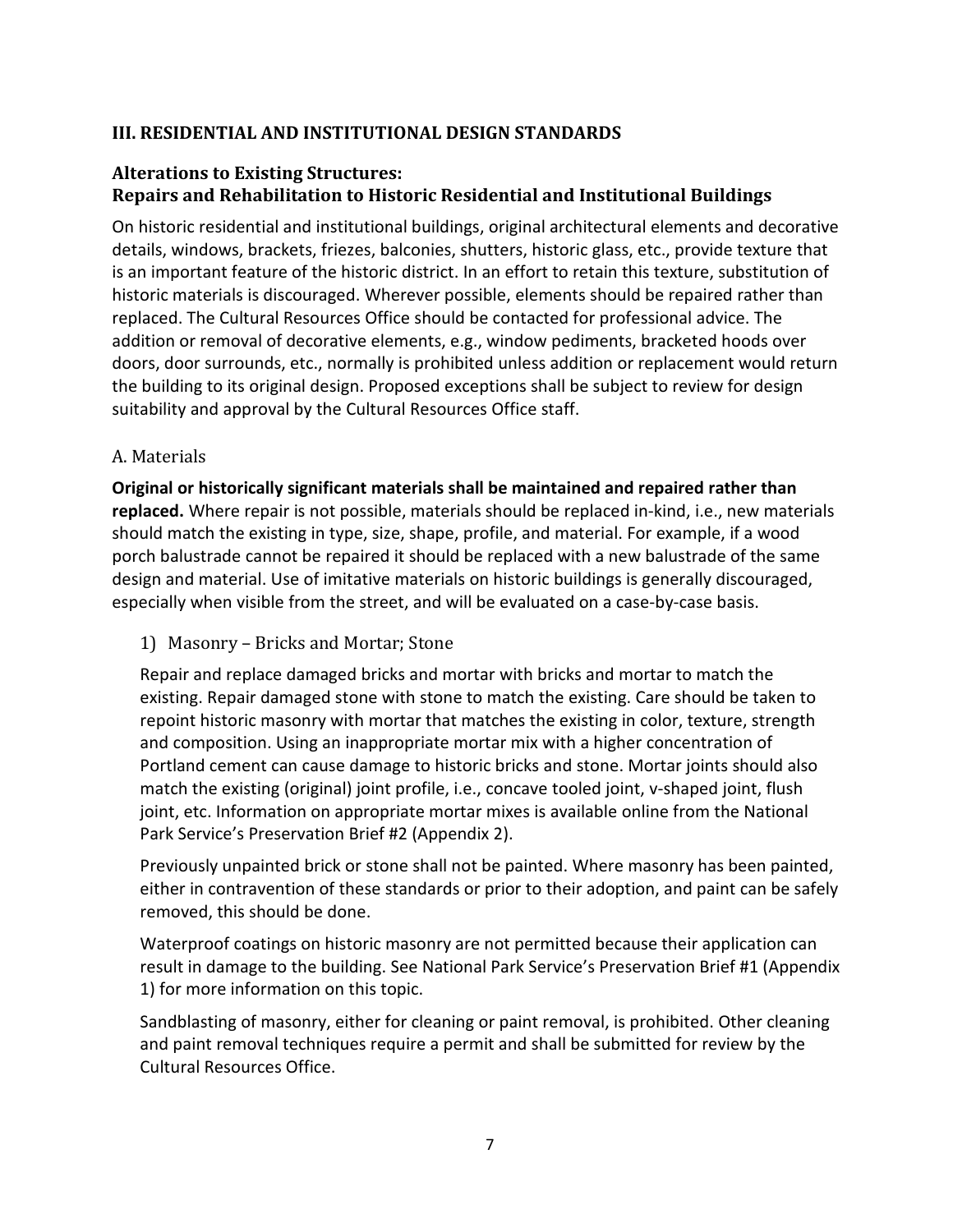### 2) Stucco

Repair existing stucco with stucco that matches the original stucco in strength, color, texture, and composition. Information on an appropriate mix and the correct method of repair for historic stucco can be obtained from the National Park Service's Preservation Brief #22 (Appendix 5). As much original stucco as possible should be retained. New stucco should never be applied over existing stucco. If the original finish or texture is evident, it should be replicated in the new stucco. Masonry that shows no evidence of previous stucco applications shall not have stucco applied to it. In many instances the patina of historic stucco is an important feature and should be left unpainted. Waterproof coatings on historic stucco are not permitted. Prefabricated and panelized materials that resemble stucco (E.I.F.S. for example) shall not be used to replace historic stucco. Prefabricated cementitious stucco may be used on non-visible facades and new accessory structures. See the National Park Service's Preservation Brief #1 (Appendix 1) for more information on this topic.

# 3) Siding

Wholesale replacement of original siding is discouraged. When it is necessary to replace deteriorated siding, it should be replaced with siding that matches the materials and appearance of the historic in size, thickness, exposure, and profile of the original. Imitative materials such as vinyl and aluminum siding are not appropriate for historic buildings and their use is not permitted on historic buildings in the historic district. Where inappropriate imitative replacement materials have been used, their removal is encouraged. Cementitious siding is permissible if demonstrated to match the historic material in appearance and when used in an entire replacement or in upper-story areas. Other innovative substitute materials shall be subject to evaluation for appropriateness by the Cultural Resources Office on a case-by-case basis.

# 4) Paint

Although there is no specific palette of "approved colors," the color of paint used should be appropriate to the style of architecture, the character of the adjacent buildings, and the neighborhood.

# B. Architectural Elements

**Original or historically significant architectural features shall be maintained and repaired rather than replaced.** Architectural elements on existing structures shall be maintained in their original size, proportion, detailing and material(s). No historic architectural detail or trim shall be obscured, covered or sheathed with material of any kind. It is understood, however, that historically correct awnings, storm sash or shutters may partially obscure some details when viewed from certain angles. (See paragraph B.5.)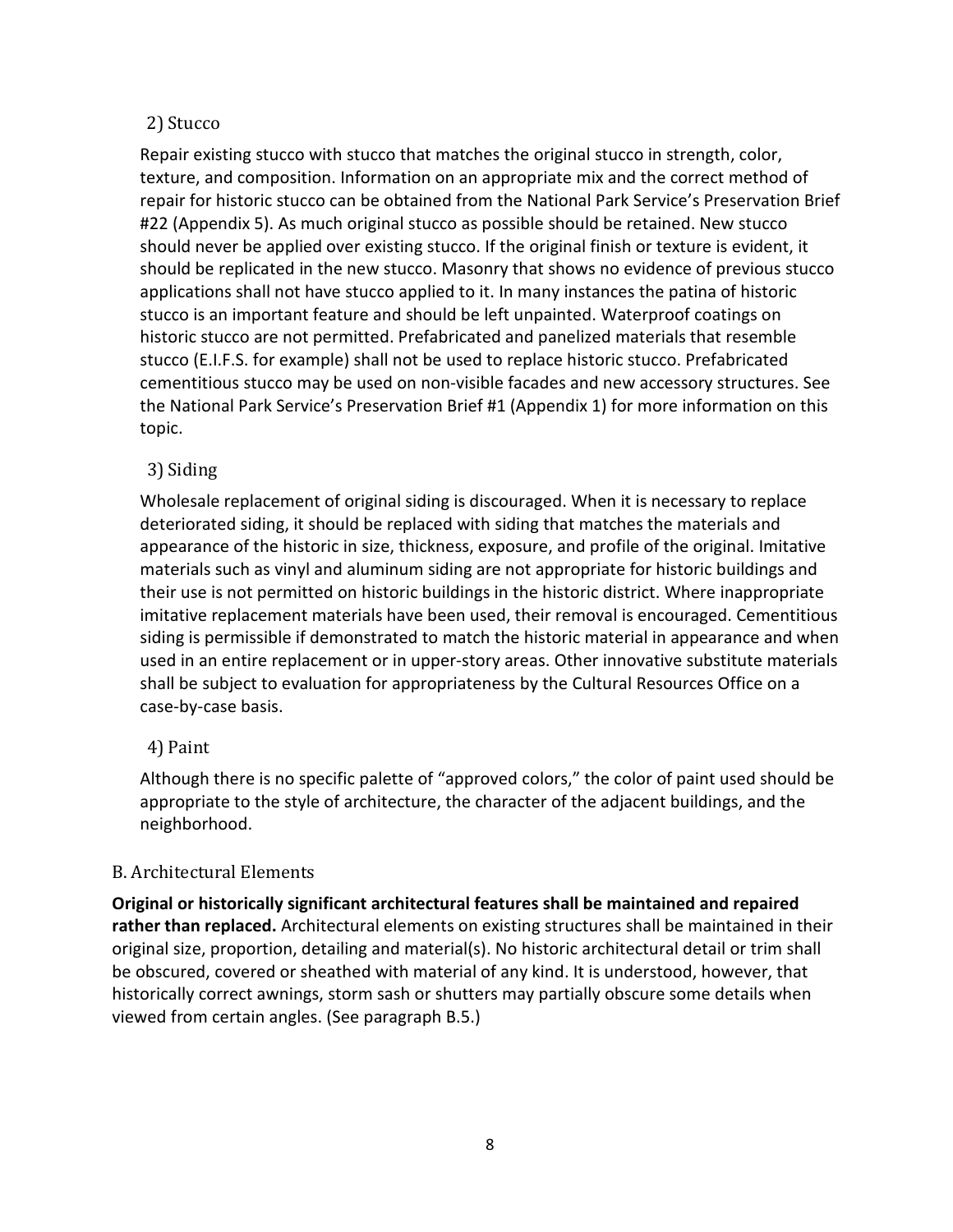#### 1) Windows

For more information on this subject, see the National Park Service's Preservation Brief #9 (Appendix 3).

The windows in historic buildings in the historic district include two broad categories that shall be considered in different ways:

- a) Special Windows. These windows are character-defining features of historic buildings and are usually found on a street-facing façade. They may be quite large, as in a stair hall window. They may have an unusual pattern of divided lights, or muntins, or an unusual configuration of muntins: a fanlight window is an example. Special windows might have leaded glass, colored or "art glass," or curved glass. Due to the importance of these windows in the character of the historic building, and the difficulty in replicating these windows, they shall be preserved through in-kind repair and maintenance. Enhanced thermal efficiency shall be achieved with the use of caulking, glazing compound, weather-stripping and/or interior or exterior storm sash compatible in design and color with the existing fenestration. If Special Windows must be replaced, property owners shall obtain custom-made replicas in order to preserve the character of the windows.
- b) Standard Windows. Standard Windows have sash that was typical for the time and style of the building and do not have any unusual qualities. Common 1/1 doublehung windows (two operable sashes with undivided clear glass panes) are Standard Windows, whereas diamond-patterned casement windows are Special Windows. Standard Windows appear on the front façade and other walls of buildings. The location and visibility of these windows determine what is appropriate if and when they are replaced.

 The historic character of a building is best maintained through the preservation of original and historic Standard Window sash and trim through maintenance and repair. That approach should be the first choice when windows require attention.

 Exterior storm windows are recommended for Standard Windows. Storm sash must fit within the frame of the existing window and match its glass area: e.g., the horizontal division of the storm window must align with the meeting rail of a doublehung window. Raw or unfinished aluminum is not acceptable for storm windows. Historic brickmold and window frames shall not be obscured or sheathed in any way to accommodate storm windows.

 If the property owner proposes to replace historic Standard Windows, the replacement components (e.g., brickmold, mullions, sash, muntins, and other window details) shall match the originals in height, width, depth, profile, shape, and geometric pattern. Windows with arched heads shall be replaced with windows with arched heads that reproduce the radius of the original arch. The replacement sash shall replicate, or appear to replicate, the original in operation. Proposed replacement components, i.e., sash and/or trim, shall be evaluated for compliance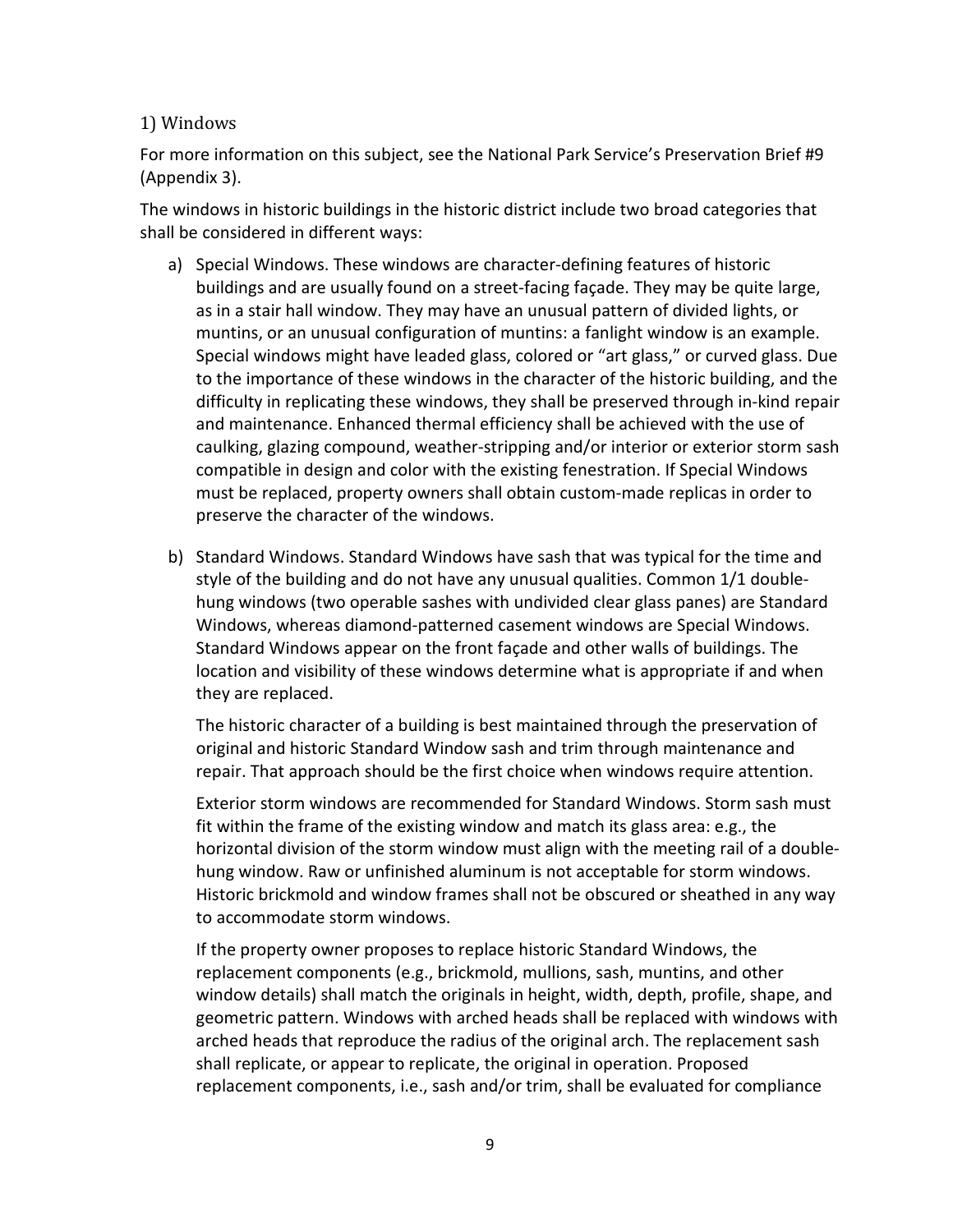with these criteria. Manufacturers' standard products can be approved for installation when they replicate historic or original sash, and if they fit the openings. Each window replacement project must identify appropriate sash and trim that meet the criteria.

#### Standard Windows in Street-facing Façades

- 1. Windows in all street-facing façades shall be, in order of preference:
	- a. Existing windows, repaired and retained.
	- b. Replacement windows, if existing windows are not historic and/or cannot be repaired and kept in use. Replacement windows shall duplicate the original, and meet the requirements for replication of height, width, depth, profile, shape, geometric pattern, and installation. (See paragraph above) Glass size in replacement windows shall be the same as that of the original sash.
- 2. Replacement windows shall be wood, clad wood, or a composite material.

No existing window opening in a street-facing façade shall be altered in length or width, or be blocked in on the exterior. No new window openings shall be created in a streetfacing façade.

#### Standard Windows in Visible Side Elevations

Replacement windows on highly-visible side elevations shall meet the requirements for windows in street-facing façades. These windows shall be of wood, wood-clad, or aluminum.

Replacement windows seen only at a very oblique angle, or at a distance, where materials and details cannot be perceived from the public areas of the historic district shall maintain the size, configuration and operation of original/historic windows and trim, but may be wood, aluminum, or vinyl.

New openings added where no windows existed before shall be the same proportion as adjacent windows and shall be toothed-in, not saw-cut. Where existing windows are to be made shorter or longer, the width of the opening shall remain the same. Windows may be converted to doors by lengthening the vertical dimension, but not the horizontal one.

Windows to be abandoned shall be filled in with painted shutters, retaining window sills and brickmold; or by brick that matches the adjacent brick to the extent possible and is set back from the plane of the exterior wall by 2 inches. Arches or lintels above the openings shall be retained; sills may be removed.

#### Standard Windows on Rear Elevations

Replacement windows may be of any material. Window openings may be altered.

Windows in rear façades of corner buildings that are as fully articulated as the side façade shall meet the requirements of Standard Windows In Visible Side Elevations.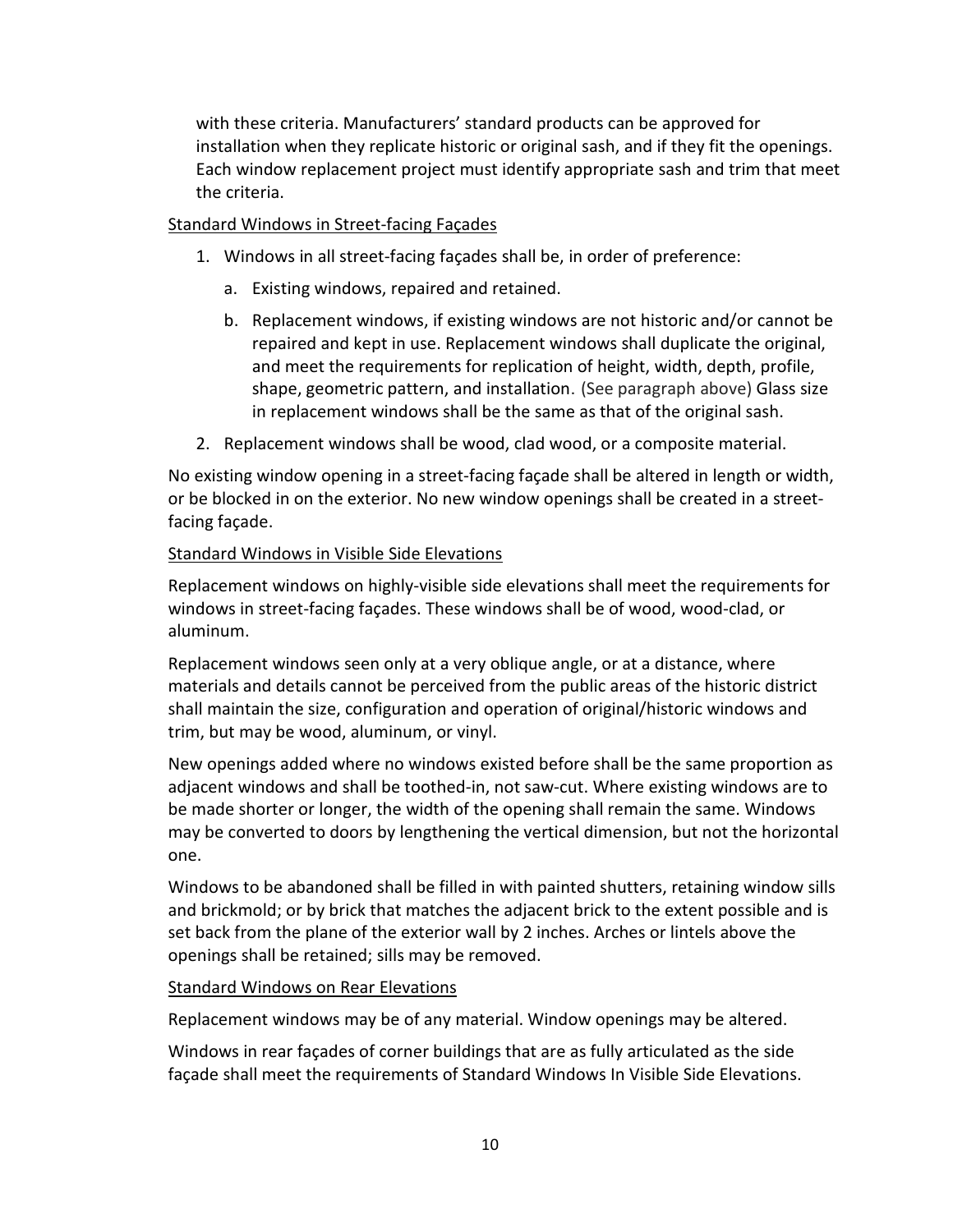#### c) General Requirements

 Neither leaded nor art glass shall be used as a replacement in windows that were originally or historically clear glass. The use of reflective or tinted window glass (as distinguished from art glass) and glass block is prohibited, unless proven to be the original material.

 Security bars or security screens are not permitted on windows above the basement level unless it can be demonstrated through an historic photograph or drawing that they originally existed on the windows.

 In all cases, the original brickmold shall be retained or its size and its general profile duplicated. Brickmolds and window sills shall not be wrapped in coil stock.

#### 2) Doors

Original or historic doors when visible shall be preserved through in-kind repair and maintenance. Security bars or security screens are not permitted on a door above the basement level unless it can be demonstrated through an historic photograph or drawing that they originally existed on the doors. Leaded, colored, and reflective glass shall not be used as a replacement material in door panel that was not originally or historically that material. If original and historic doors have been removed, or cannot be repaired, replacement doors will be wood and replicate the design and proportions of an historic door appropriate for the design of the building. Raw or unfinished aluminum is not acceptable for storm doors. See paragraphs B.9 and IV.B.2 9 below for guidance on modifications for accessibility.

#### 3) Porches and Balconies

Porches, verandas, and balconies are considered to be character-defining features on buildings in the historic district, and careful attention should be paid to their maintenance and/or restoration. Original or historic porches, verandas, and balconies, including their component elements such as columns, pilasters, handrails, balusters, pediments, cornices, steps, etc., shall be preserved through in-kind repair and maintenance when visible. Photographic evidence will be provided of the deteriorated condition of an original or historic porch, veranda, or balcony or any of its component elements to justify replacement. The replacement elements shall replicate the originals in size, dimensions, proportion, profile, shape, geometric pattern, color, and, in the case of column shafts, taper or entasis. Replicas shall be made of the same materials as the historic porch or porch component. In rare instances when a persuasive argument is presented, a compatible substitute material may be considered. In the case of non-structural ornamental detail situated at or above cornice-level, replicated elements may be fabricated of a substitute material, for example cast stone or molded fiberglass, that exactly replicates the details and dimensions of the original. If an original or historic porch, veranda, or balcony, or any constituent element(s) thereof, has/have been removed, these may be replicated when evidence, (e.g., an historic drawing or photograph) is available to document what was previously there.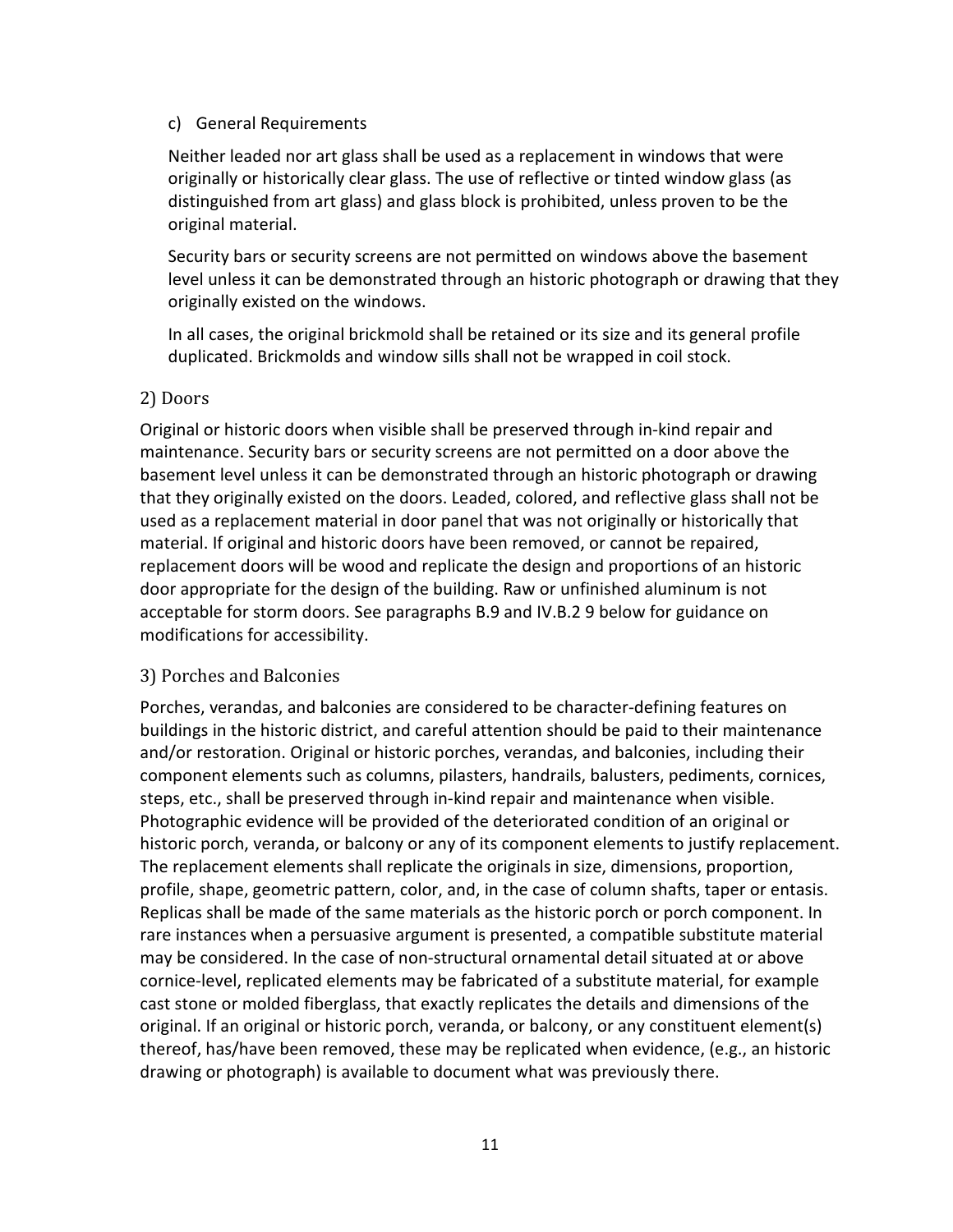### 4) Architectural Detail

Original or historic details shall be preserved through in-kind repair and maintenance and shall not be obscured, covered or sheathed. Photographic evidence will be provided of the deteriorated condition of original or historic details and component elements such as pediments, fascias, cornices, brackets, dentils, pilasters, columns, capitals, bases, etc., to justify replacement. The replacements shall exactly replicate the original or historic details and component elements in size, dimensions, proportion, profile, shape, geometric pattern, color, and in the case of column shafts, entasis or taper. Replicas shall be of the same materials as the original or historic details or component elements, or may be fabricated of a substitute material, for example cast stone or molded fiberglass, that exactly replicates the size, proportion, profile, shape, color, and geometric pattern of the original or historic element. If an original or historic detail or component element has been removed, it should be replicated when evidence (e.g., an historic drawing or photograph) is available to document what was originally there.

# 5) Awnings, Canopies, and Wooden Shutters

Canvas awnings that have the form of traditional, retractable awnings, mounted within window openings are appropriate on residential structures. Canopies are often found over side or carriage entrances as well as front entrances. They are constructed of iron and glass, copper-sheathed wood and other hard materials. These shall be preserved or, if they have been removed, may be replicated when evidence (e.g., an historic drawing or photograph) is available to document what was originally there. Canvas-covered, metal-framed canopies may be appropriate at entrances to multi-family residential buildings. Original operable wooden shutters should be preserved or replicated when they have been removed. Replacement shutters shall match the original or historic shutters in appearance, be constructed so as to be, or appear to be, operational and shall have appropriate hardware. Most importantly, shutter dimensions and shape shall equal those of the window opening.

# 6) Entry Vestibules

Entry vestibules originally designed as open, i.e., without doors, shall not be enclosed.

# 7) Roofs

The visible form of the roof, as in its shape and pitch, and the presence or absence of dormers and other roof elements, shall not be altered. Materials used on historic pitched roofs and dormers in the historic district are slate, terra cotta mission tile, copper, and terne metal. Original or existing slate, tile and metal roofs shall be preserved through repair and maintenance. Original or historic roof material shall not be replaced with another type of historic material that would change the character of the roof: i.e., replacing historic ceramic tiles with slate shingles. Photographic evidence shall be provided of the deteriorated condition of roofing materials to justify replacement. Original or historic roofing material shall be used wherever the roof is visible. Materials that replicate the original may be used if the original or historic material is unavailable and the substitute material is approved by the Cultural Resources Office. Skylights shall not be introduced in existing roofs where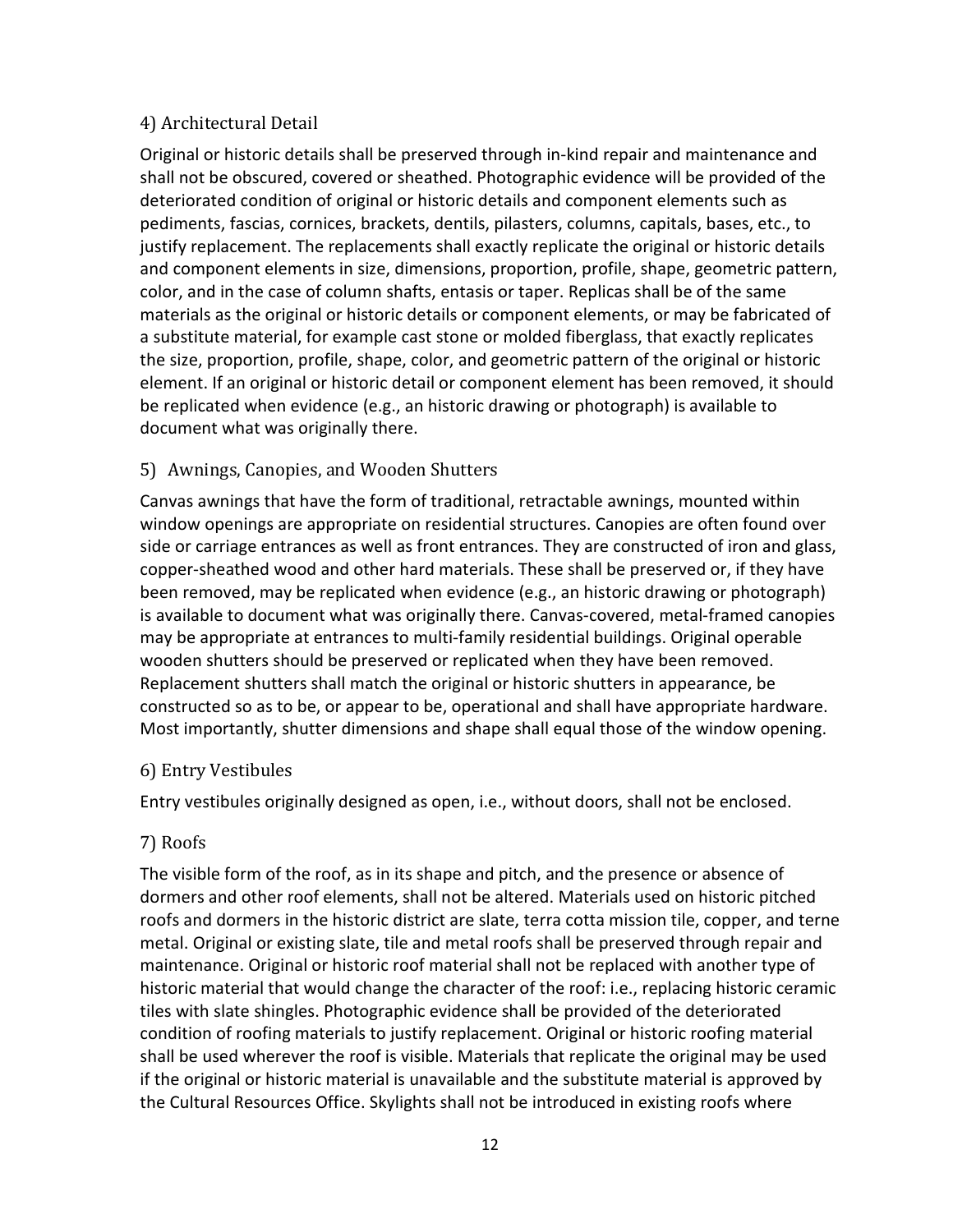visible from the sidewalk or street. Existing historic skylights should be restored or replaced in kind. Removal of non-historic modern skylights that are visible from the sidewalk or street is encouraged.

# 8) Chimneys

Chimneys are a character-defining feature of buildings within the historic district and shall be preserved through repair and maintenance. If an original or historic chimney has been altered or removed, it should be restored when an historic drawing, photograph, or physical evidence is available to document what was previously extant.

# 9) Modifications for Accessibility

The guidance above shall not prohibit the installation of a handrail or ramp that provides accessibility to people with disabilities. A discreet ramp to the main entrance may be constructed, but only in a manner that minimizes its impact on the historic building. The ramp shall not dominate the front of the building and shall not obscure character-defining architectural features. No historic fabric from the entrance steps, stoop or porch shall be removed or significantly impacted by the construction of a ramp. The use of traditional landscape elements that incorporate a ramp or shield it from view is encouraged.

# **Site Work**

# A. Walls, Fences and Enclosures

Walls, fences, gates and other enclosures form an important part of the overall streetscape. Original or historic walls, iron fences and gates, gatehouses, and other enclosures, as well as arches and other historic architectural features, shall always be preserved through repair and maintenance. When non-original or non-historic retaining walls or tie-walls require replacement, the original grade of the site shall be returned if feasible or more appropriate materials shall be used. New walls, fences and other enclosures shall be brick, stone, stucco, wood, wrought iron or evergreen or deciduous hedge when visible from the sidewalk or street, as is consistent with the existing dominant materials within the historic district.

Opaque fences or walls are permitted only along alleys or enclosing the side and/or rear yard of the primary structure. No opaque fence shall be erected in front of the primary structure on the lot. An exception to this prohibition may occur at corner properties on heavily traveled thoroughfares where a side yard fence set back from the property line a minimum of three (3) feet to create a landscape area with appropriate evergreen and deciduous planting would be acceptable. Transparent fences and/or evergreen or deciduous hedges may extend beyond the front building line.

#### B. Landscaping

If there is a predominance of a particular feature, type or quality of landscape design, any new landscaping shall be compatible when considering mass and continuity. In particular, original or historic earth terraces shall be preserved and shall not be altered or interrupted by the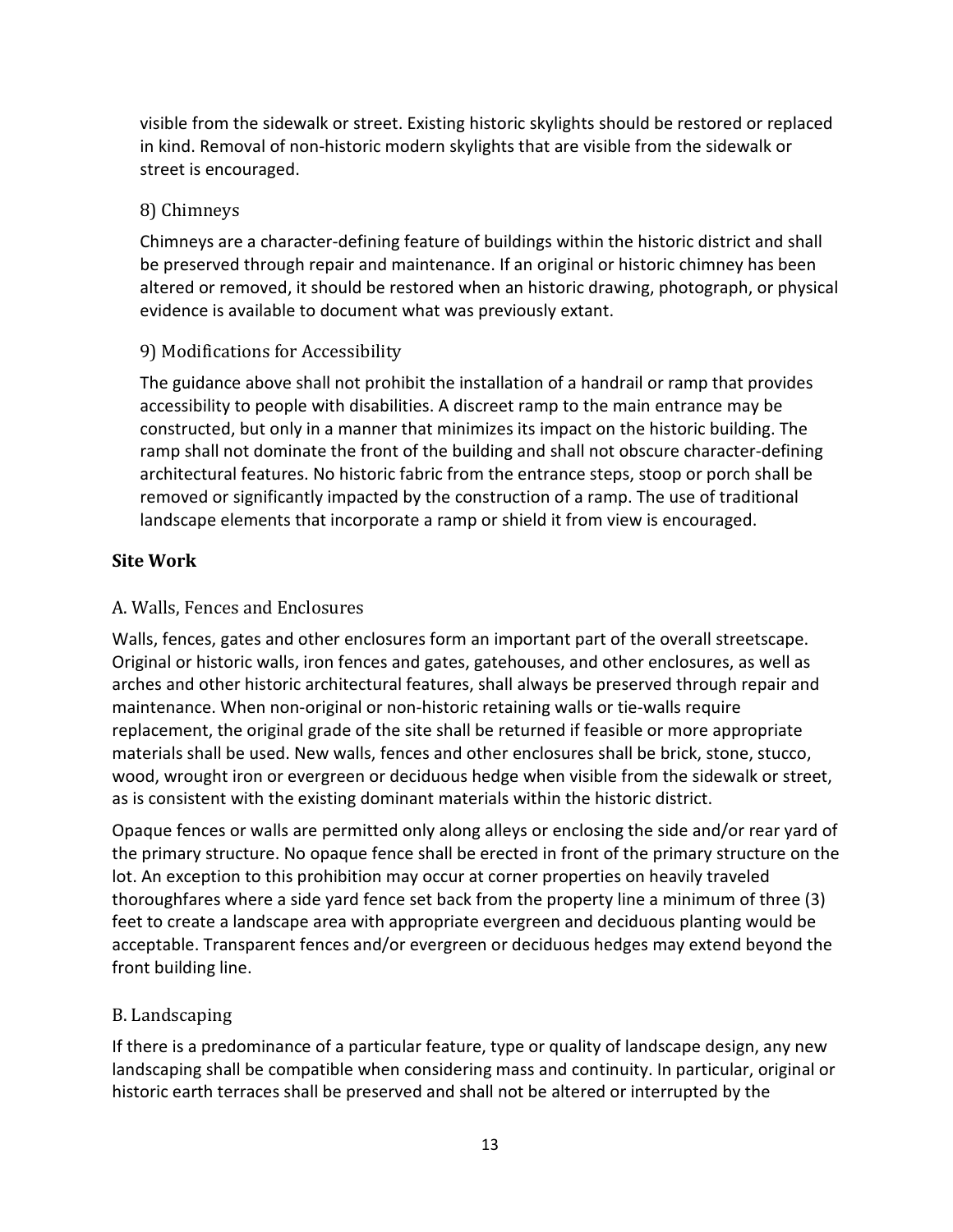introduction of retaining walls, landscape ties, architectural or landscaping concrete block, etc. Wherever such retaining walls have compromised historic terraces, the removal of the walls and restoration of the historic terraces is encouraged. Where appropriate, tree lawns shall be preserved or restored.

# C. Paving and Ground Cover Materials

Where there is a predominant use of a particular ground cover or paving material, any new or added material should be compatible with the existing streetscape. Crushed rock is not acceptable for paving or as a replacement material for lawns or vegetative ground cover. Asphalt is not an acceptable material for walkways or for driveways when visible from the sidewalk or street. Brick paving, when used, should be installed with a compacted or constructed base and with materials and techniques that will provide a stable, firm and slipresistant surface suitable as an accessible route.

# D. Exterior Furnishings, Lighting and Utilities

The design and location of all permanent exterior furnishings such as gazebos, garden sheds, and fountains require a permit approved by the Cultural Resources Office prior to placement. They shall either have authentic period styling or be of high quality contemporary design and be of a material and scale appropriate to the main building and the landscape in which they are situated. Special permits must be obtained if street furniture is placed in the public right-ofway.

Original or historic light standards, lamps, and lanterns shall be preserved through repair and maintenance. If they have been removed, their replication is encouraged when an historic drawing or photograph is available to document what was originally there. All new lighting fixtures, whether free-standing or attached to a structure, shall be either authentic period styling or high quality contemporary design of appropriate material and size and shall be of scale and height appropriate to the building where they are installed. In all cases, attention shall be given to the quality or intensity of light emitted to ensure that it is compatible with the character of the historic residential environment. No exposed conduit shall be used. Welldesigned landscape and architectural lighting is permitted; however, lighting fixtures must either be recessed or screened by plantings. Security lighting shall not be of a direction or intensity that is invasive of neighboring properties or pedestrians. All exterior lighting must comply with the attached guidelines (Appendix 6) that limit light pollution. Where possible, new utility lines shall be underground.

# E. Mechanical Equipment

HVAC condensing units, solar panels, communication devices, such as satellite dishes, antennae, etc., shall not be visible from the sidewalk or street. Condensing units should be placed on the rear of the building's roof or at the rear of the property and should be screened appropriately. Electrical meters and conduit should be placed in an unobtrusive location and be painted to match the building. Free-standing cell towers are not permitted in the historic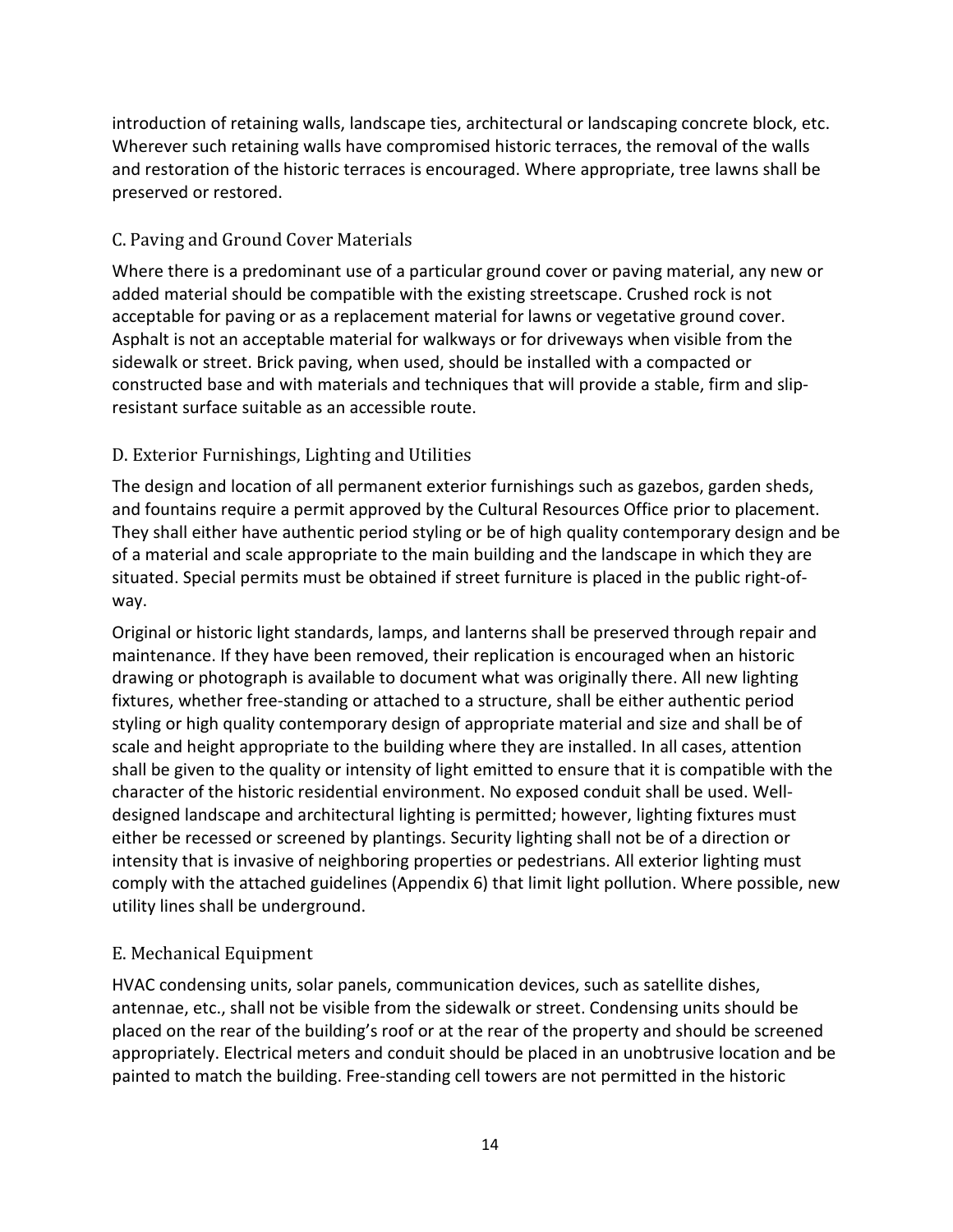district. Cell towers that are incorporated in church steeples or on roofs of tall buildings shall not be visible from the street or sidewalk.

# F. Signs

All signs within the historic district shall be reviewed and permitted by the Cultural Resources Office and be appropriate to the character of the building they identify.

# G. Curb Cuts and Driveways

Where curb cuts for vehicles and driveways did not historically exist, new ones shall not be introduced. Curb cuts for pedestrians at street intersections, mid-block crossings, passenger drop-off and loading zones, and similar locations shall be allowed. However, where a parcel is not served by alley access, proposed exceptions shall be considered on a case-by-case basis and evaluated for design suitability. Removal of non-historic curb cuts and driveways and restoration of the historic landscape, tree lawn, and curbing is encouraged.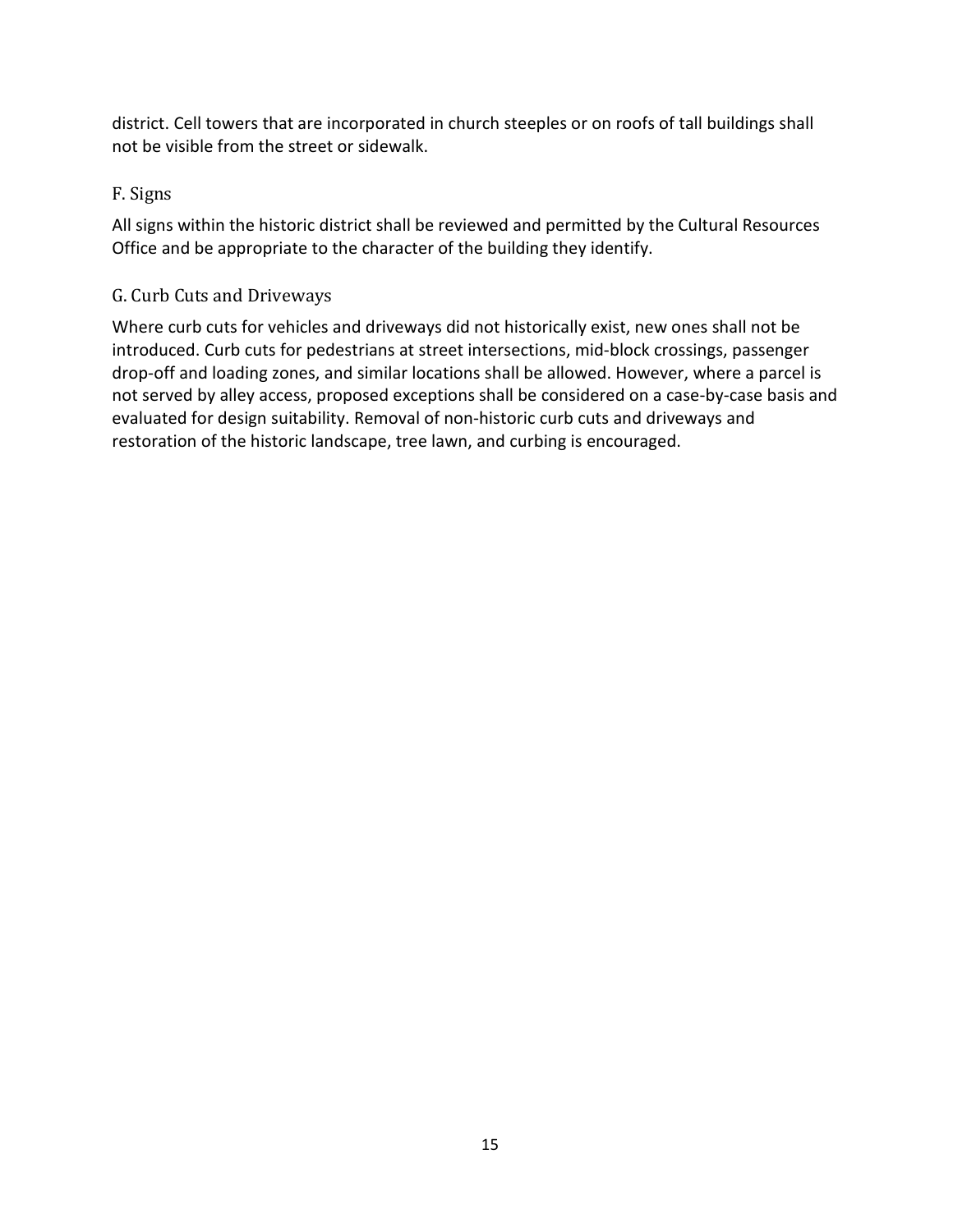### **New Construction or Additions to Existing Residential or Institutional Buildings:**

When designing a new residential or institutional building, the height, scale, mass, and materials of the existing buildings and the context of the immediate surroundings shall be strongly considered. When designing an addition to an historic building, the addition shall be compatible in height, scale, mass, and materials to the historic fabric of the original building. The new addition, however, should be easily distinguishable from the existing historic building.

#### A. Height, Scale and Mass

A new low-rise building, including all appurtenances, must be constructed within 15 percent of the average height of existing low-rise buildings that form the block-face. Floor levels, water tables and foundation levels shall appear to be at the same level as those of neighboring buildings. When one roof shape is employed in a predominance of existing buildings in the streetscape, any proposed new construction or alteration shall follow the same roof design.

A new high-rise building may be located either on a block face with existing high-rise structures or on a corner site. A new high-rise building may exceed the average height of existing structures on the relevant block face. In all cases, window levels, water tables and foundation levels of the new building shall be comparable to those of neighboring buildings. Special emphasis shall be given to the design of the building base and to upper story setbacks as they relate to and affect neighboring buildings.

For those portions of the historic district located in areas governed by Form Based Zoning, the building heights prescribed for new construction have been determined appropriate from both the historic district and Form Based Zoning perspectives. The 3-story minimum height for these areas is hereby adopted by these Standards. The maximum heights for *Boulevard Type 1 Development* (24 stories west of Newstead Avenue and 12 stories east of Newstead Avenue) are hereby adopted. For the small area of the historic district within the *Neighborhood Core Development* area of the Form Based Zoning code, the 6-story minimum height and unlimited maximum height are also adopted.

For Form Based Zoning that occurs after the adoption of these standards, consultation shall determine appropriate heights for new buildings within the historic district that will not directly conflict with these standards and should be used in conjunction with these standards.

#### B. Location

A new or relocated structure shall be positioned on its respective lot so that the width of the façade and the distance between buildings shall be within 10 percent of such measurements for a majority of the existing structures on the block face to ensure that any existing rhythm of recurrent building masses to spaces is maintained. The established setback from the street shall also be strictly maintained. Garages and other accessory buildings, as well as parking pads, must be sited to the rear of, and if at all possible, directly behind the main building on the lot.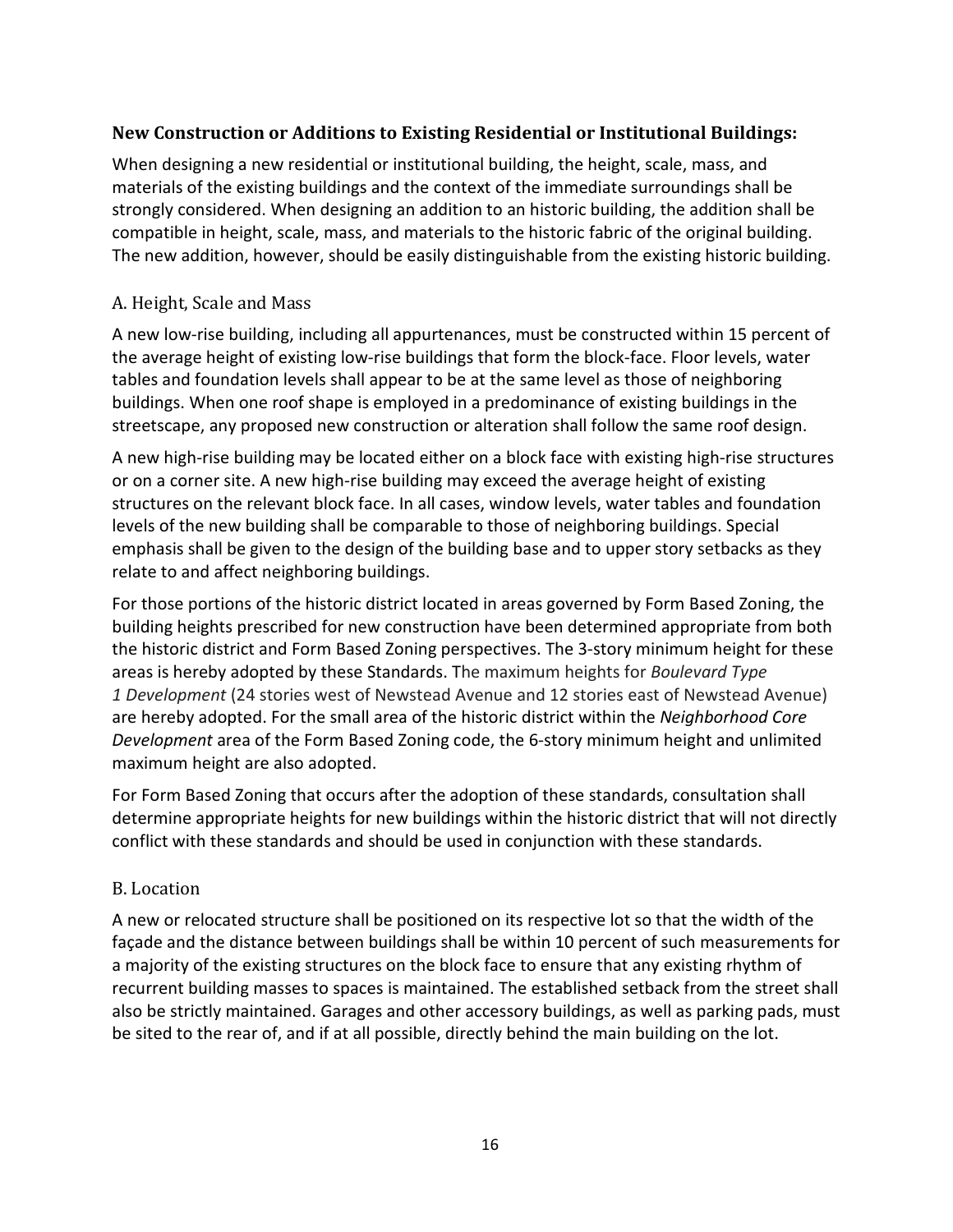# C. Exterior Materials

In the historic district, brick and stone masonry and stucco are dominant, with terra cotta, wood and metal used for trim and other architectural features. Exterior materials on new construction shall conform to established uses. For example, roof materials shall be slate, tile, copper or architectural composite shingles where the roof is visible from public or common areas.

All new building materials shall be the same as the dominant materials of adjacent buildings. Artificial masonry is not permitted, except that cast stone that replicates sandstone or limestone is allowed when laid up in the same manner as natural stone. Cementitious or other paintable siding of appropriate dimension is an acceptable substitute for wood clapboards. A submission of samples of all building materials, including mortar, shall be required prior to approval.

The pointing of mortar joints on masonry additions to historic buildings shall match that on the original building in color, texture, composition and joint profile.

# D. Fenestration

New buildings and building additions shall be designed with window openings on all elevations visible from the street. Windows on the front façade shall be of the same proportions and operation as windows in adjacent buildings and their total area should be within 10% of the window area of the majority of buildings on the block.

#### E. Decks

Given the urban context of the neighborhood, the relative narrowness of building lots, and the general interests of privacy, terraces or patios at grade are preferable to elevated decks. When it is desired to construct a deck, such construction shall be at the rear of the residence. Where visible from the street, design and construction shall be compatible with the building to which it is appended, and the deck shall be constructed of finished materials, be of a shape and scale similar to that of an historic porch or patio, and be partially screened with landscaping or opaque fencing to limit visibility.

# F. Accessory Buildings

A new accessory building, including a garage, shall be designed and constructed in a manner that is complementary in quality and character with the primary structure and neighboring buildings. Complementary structures are appropriate in scale and use a similar type and quality of materials. Design details from the main building should not be replicated, but such details may be modified and reduced in scale to express the same architectural presence in a simpler way. When not visible, materials other than those of the primary building may be used for exterior walls.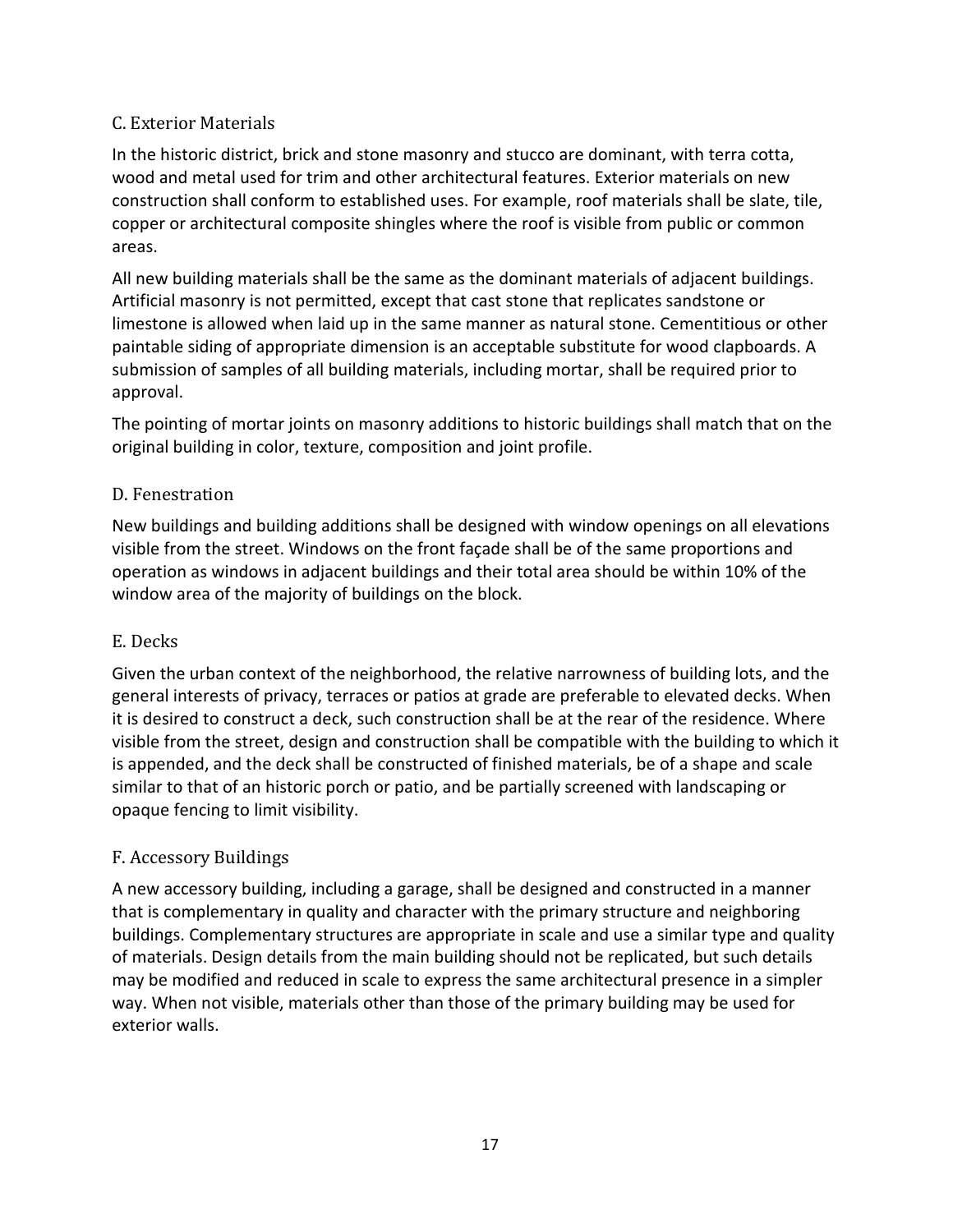#### G. Curb Cuts and Driveways

Where curb cuts for vehicles and driveways did not exist historically, new ones shall not be introduced. Curb cuts for pedestrians at street intersections, mid-block crossings, passenger drop-off and loading zones, and similar locations shall be allowed. Where a parcel is not served by alley access, proposed exceptions shall be considered on a case-by-case basis and evaluated for design suitability.

### H. Coordination with Form Based Zoning

When portions of the historic district are located in an area for which a form-based code has been adopted, the Regulating Plan, Building Envelope Standards and Building Development Standards will be used in conjunction with these standards to review new construction within that portion of the historic district.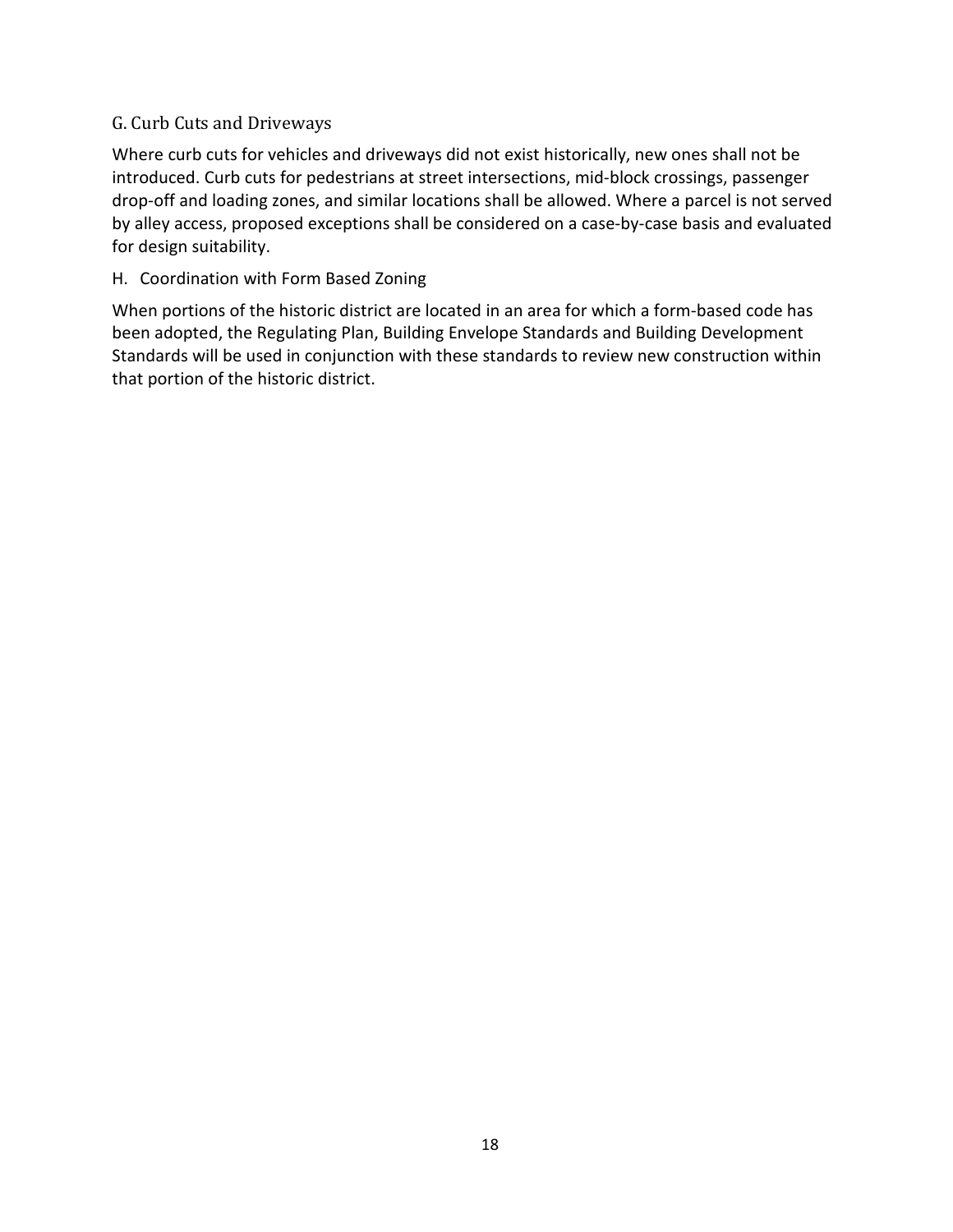# **IV. COMMERCIAL BUILDING DESIGN STANDARDS**

#### **Repairs and Rehabilitation to Historic Commercial Buildings**

On historic commercial buildings, original architectural elements as decorative details, windows, brackets, friezes, balconies, shutters, historic glass, etc. provide texture that is an important feature of the historic district. In an effort to retain this texture, substitution of historic materials is discouraged. Wherever possible, elements should be repaired, rather than replaced. The Cultural Resources Office should be contacted for professional advice. Addition or removal of decorative elements, e.g., window pediments, bracketed hoods over doors, door surrounds, etc. normally is prohibited unless replacement would return the building to its original design. Proposed exceptions shall be subject to review for design suitability and approval by the Cultural Resources Office staff.

#### A. Materials

**Original or historically significant materials shall be maintained and repaired rather than replaced.** Where repair is not possible, materials should be replaced in-kind, i.e., new materials should match the existing in type, size, shape, profile, and material. Use of imitative materials on historic commercial buildings is generally discouraged and will be evaluated on a case-bycase basis.

#### 1) Masonry – Bricks and Mortar; Stone

Repair and replace damaged bricks and mortar with new bricks and mortar to match existing. Repair damaged stone with new stone to match existing. Care should be taken to repoint historic masonry with mortar that matches the existing in color, texture, strength, and composition. Using an inappropriate mortar mix with a higher concentration of Portland cement can cause damage to historic bricks and stone. Mortar joints should also match the existing (original) joint profile, i.e., concave tooled joint, v-shaped joint, flush joint, etc. Information on an appropriate mortar mix is available on line from the National Park Service's Preservation Brief #2 (Appendix 2).

Previously unpainted brick or stone shall not be painted. Where masonry has been painted, either in contravention of these standards or prior to their adoption, and paint can be safely removed, this should be done.

Waterproof coatings on historic masonry are not permitted because their application can result in damage to the building. See National Park Service's Preservation Brief #1 (Appendix 1) for more information on this topic.

Sandblasting of masonry, either for cleaning or paint removal, is prohibited. Other cleaning and paint removal techniques require a permit that must be approved by the Cultural Resources Office.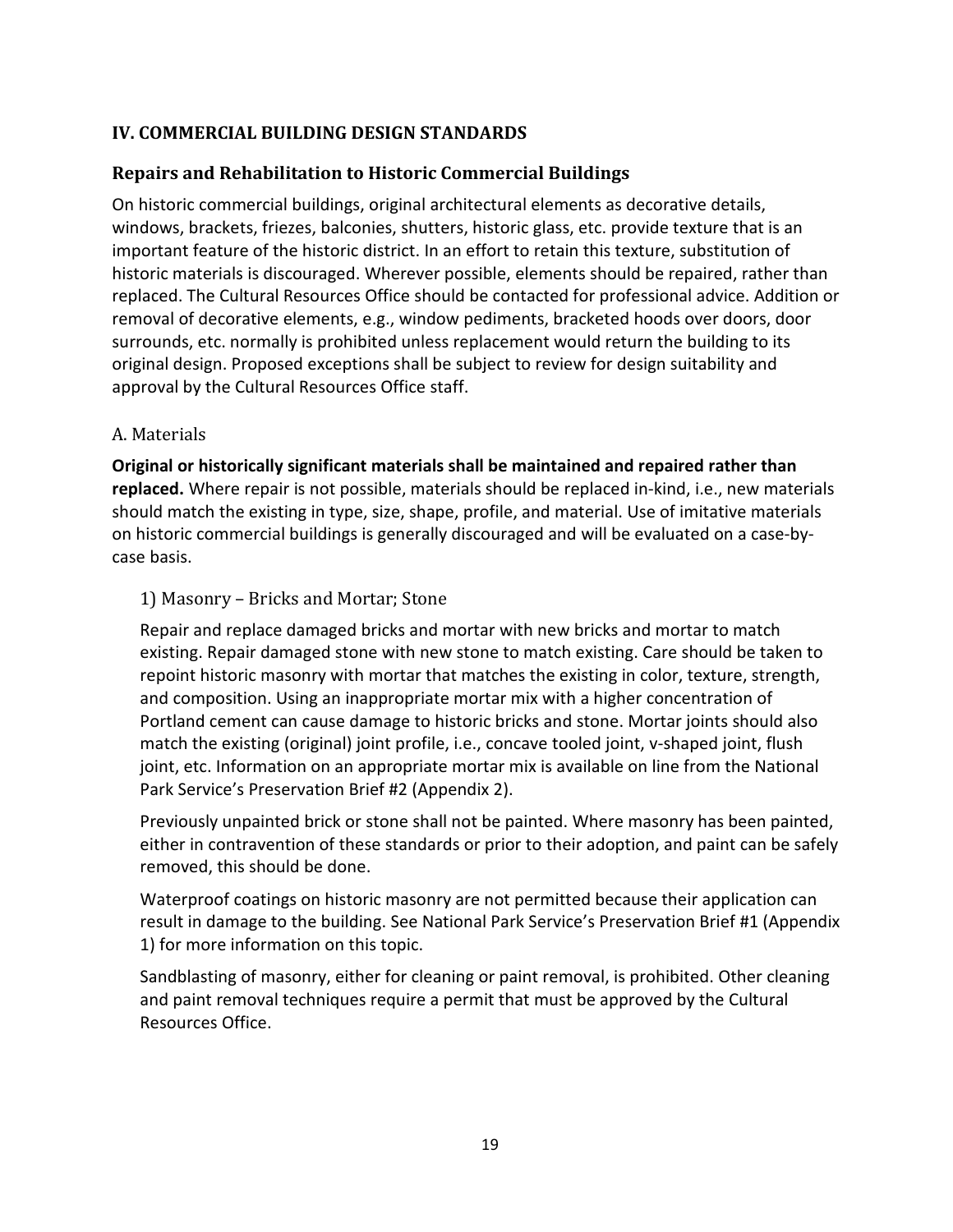# 2) Stucco

Repair existing stucco with stucco that matches the original stucco in strength, color, texture, and composition. Information on an appropriate mix and the correct method of repair for historic stucco can be obtained from the National Park Service's Preservation Brief #22 (Appendix 5). As much original stucco as possible should be retained. New stucco should never be applied over existing stucco. If the original finish or texture is evident, it should be replicated in the new stucco. Masonry that shows no evidence of previous stucco applications shall not have stucco applied to it. In many instances the patina of historic stucco is an important feature and should be left unpainted. Waterproof coatings on historic stucco are not permitted. Prefabricated cementitious stucco may be used on nonvisible facades and new accessory structures. See the National Park Service's *Preservation Brief #1* (Appendix 1) for more information on this topic.

# 3) Siding

Wholesale replacement of original historic siding is discouraged. When it is necessary to replace deteriorated siding, it should be replaced with siding that matches the size, thickness, exposure, and profile of the original. Synthetic materials such as vinyl siding are not appropriate for historic buildings and their use is not permitted in the historic district. Where inappropriate siding materials have been used, their removal is encouraged. Cementitious (cement/fiberglass) siding is permissible if demonstrated to match the historic material in appearance and when used in an entire replacement or in upper-story areas. Other innovative substitute materials shall be subject to evaluation for appropriateness by the Cultural Resources Office on a case-by-case basis.

#### 4) Paint

Although there is no specific palette of "approved colors," the color of paint used should be appropriate to the style of architecture, the character of the adjacent buildings, and the neighborhood.

#### B. Architectural Elements

**Original or historically significant architectural features shall be maintained and repaired rather than replaced.** Architectural elements on existing structures shall be maintained in their original size, proportion, detailing and material(s). No historic architectural detail or trim shall be obscured, covered or sheathed with material of any kind, it being understood, however, that historically correct awnings or shutters may partially obscure some details when viewed from certain angles. (See paragraph B.5.)

#### 1) Windows

For more information on this subject, see the National Park Service's Preservation Brief #9 (Appendix 3).

The windows in historic buildings in the historic district include two broad categories that shall be considered in different ways: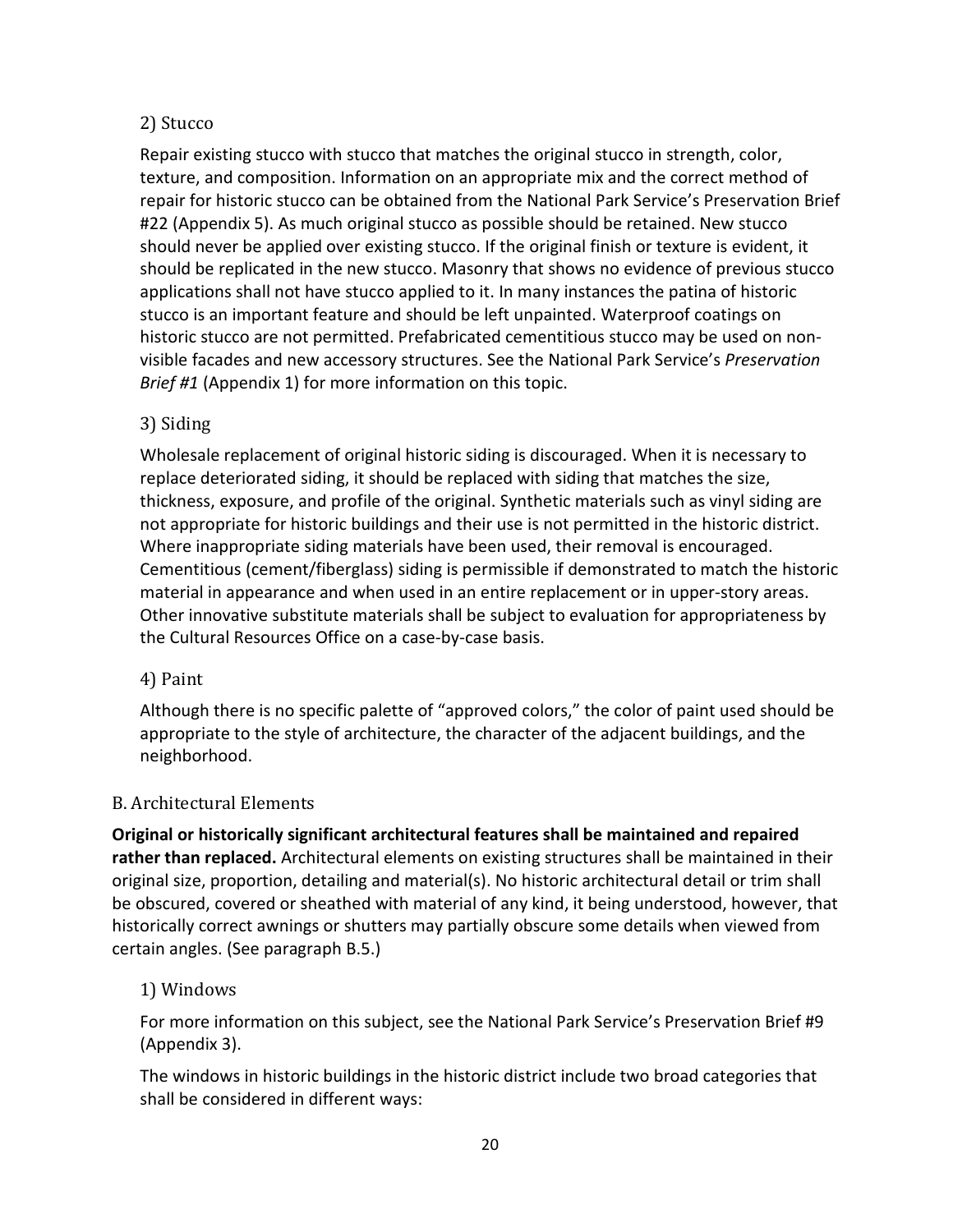- a) Special Windows. These windows are character-defining features of historic buildings and are usually found on a street-facing façade. They may be quite large, as in a stair hall window. They may have an unusual pattern of divided lights, or muntins, or an unusual configuration muntins; a fanlight window is an example. Special windows might have leaded, colored or "art glass" or curved glass. Due to the importance of these windows in the character of the historic building, and the difficulty in replicating these windows, they shall be preserved through in-kind repair and maintenance. Enhanced thermal efficiency shall be achieved with the use of caulking, glazing compound, weatherstripping and/or interior or exterior storm sash compatible in design and color with the existing fenestration. If Special Windows must be replaced, property owners shall obtain custom-made replicas in order to preserve the character of the windows.
- b) Standard Windows. Standard Windows have sash that was typical for the time and style of the building and do not have any unusual qualities. Common 1/1 doublehung windows (two operable sashes with undivided clear glass panes) are Standard Windows, whereas diamond-patterned casement windows are Special Windows. Standard Windows appear on the front façade and other walls of buildings. The location and visibility of these windows determine what is appropriate if and when they are replaced.

The historic character of a building is best maintained through the preservation of original and historic Standard Window sash and trim through maintenance and repair. That approach should be the first choice when windows require attention.

Exterior storm windows are recommended for Standard Windows. Storm sash must fit within the frame of the existing window and match its glass area: e.g., the horizontal division of the storm window must align with the meeting rail of a doublehung window. Raw or unfinished aluminum is not acceptable for storm windows. Historic brickmolds and window frames shall not be obscured or sheathed in any way to accommodate storm windows.

If the property owner proposes to replace historic Standard Windows, the replacement components (e.g., brickmolds, mullions, sash, muntins, and other window details) shall match the originals in height, width, depth, profile, shape, and geometric pattern. Windows with arched heads shall be replaced with windows with arched heads that reproduce the radius of the original arch. The replacement sash shall replicate, or appear to replicate, the original in operation. Proposed replacement components, i.e., sash and/or trim, shall be evaluated for compliance with these criteria. Manufacturers' standard products can be approved for installation when they replicate historic or original sash, and if they fit the openings. Each window replacement project must identify appropriate sash and trim that meet the criteria.

#### Standard Windows in Street-facing Façades

1. Windows in all street-facing façades shall be, in order of preference: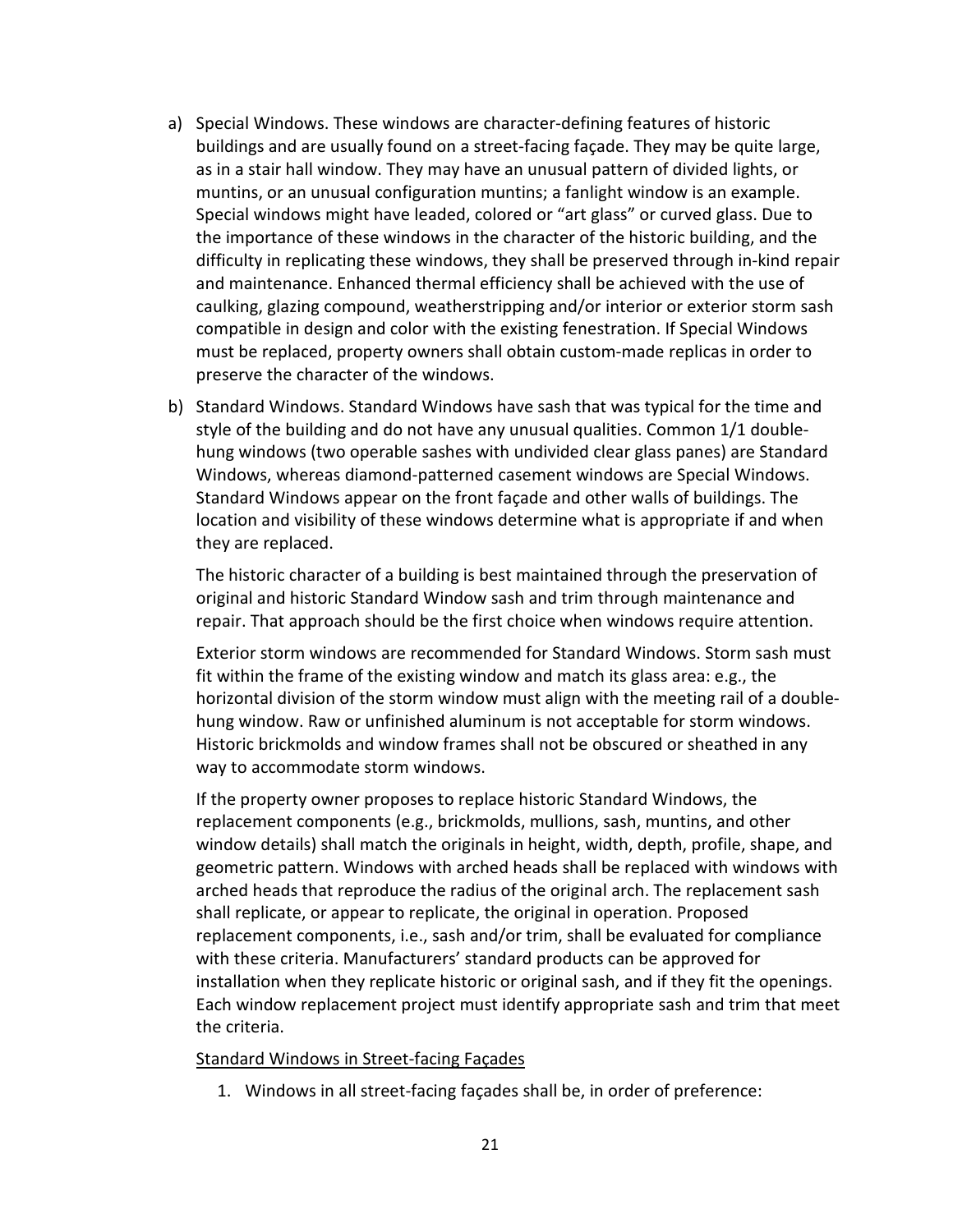- a. Existing windows, repaired and retained.
- b. Replacement windows, if existing windows are not historic and/or cannot be repaired and kept in use. Replacement windows shall duplicate the original, and meet the requirements for replication of height, width, depth, profile, shape, geometric pattern, and installation. (See paragraph above.) Glass size in replacement windows shall be the same as that of the original sash.
- 2. Replacement windows shall be wood, clad wood, or a composite material.

No existing window opening in a street-facing façade shall be altered in length or width, or be blocked in on the exterior. No new window openings shall be created in a street-facing façade.

#### Standard Windows in Visible Side Elevations

Replacement windows on highly-visible side elevations shall meet the requirements for windows in street-facing façades. These windows shall be of wood, wood-clad, or aluminum.

Replacement windows seen only at a very oblique angle, or at such a distance, where materials and details cannot be perceived from the public areas of the historic district shall maintain the size, configuration and operation of original/historic windows and trim, but may be wood, aluminum, or vinyl.

New openings where no windows existed before shall be the same proportion as adjacent windows and shall be toothed-in, not saw-cut. Where existing windows are to be made shorter or longer, the width of the opening shall remain the same. Windows may be converted to doors by lengthening the vertical dimension, but not the horizontal one.

Windows to be abandoned shall be filled in with painted shutters, retaining window sills and brickmold; or by brick that matches the adjacent brick to the extent possible and is set back from the plane of the exterior wall by 2 inches. Arches or lintels above the openings shall be retained; sills may be removed.

#### Standard Windows on Rear Elevations

Replacement windows may be of any material. Window openings may be altered.

Windows in rear façades of corner buildings that are as fully articulated as the side façade shall meet the standards of windows in visible side elevations.

c) General Requirements

Neither leaded nor art glass shall be used as a replacement in windows that were originally or historically clear glass. The use of reflective or tinted window glass (as distinguished from art glass) and glass block is prohibited unless proven to be the original material.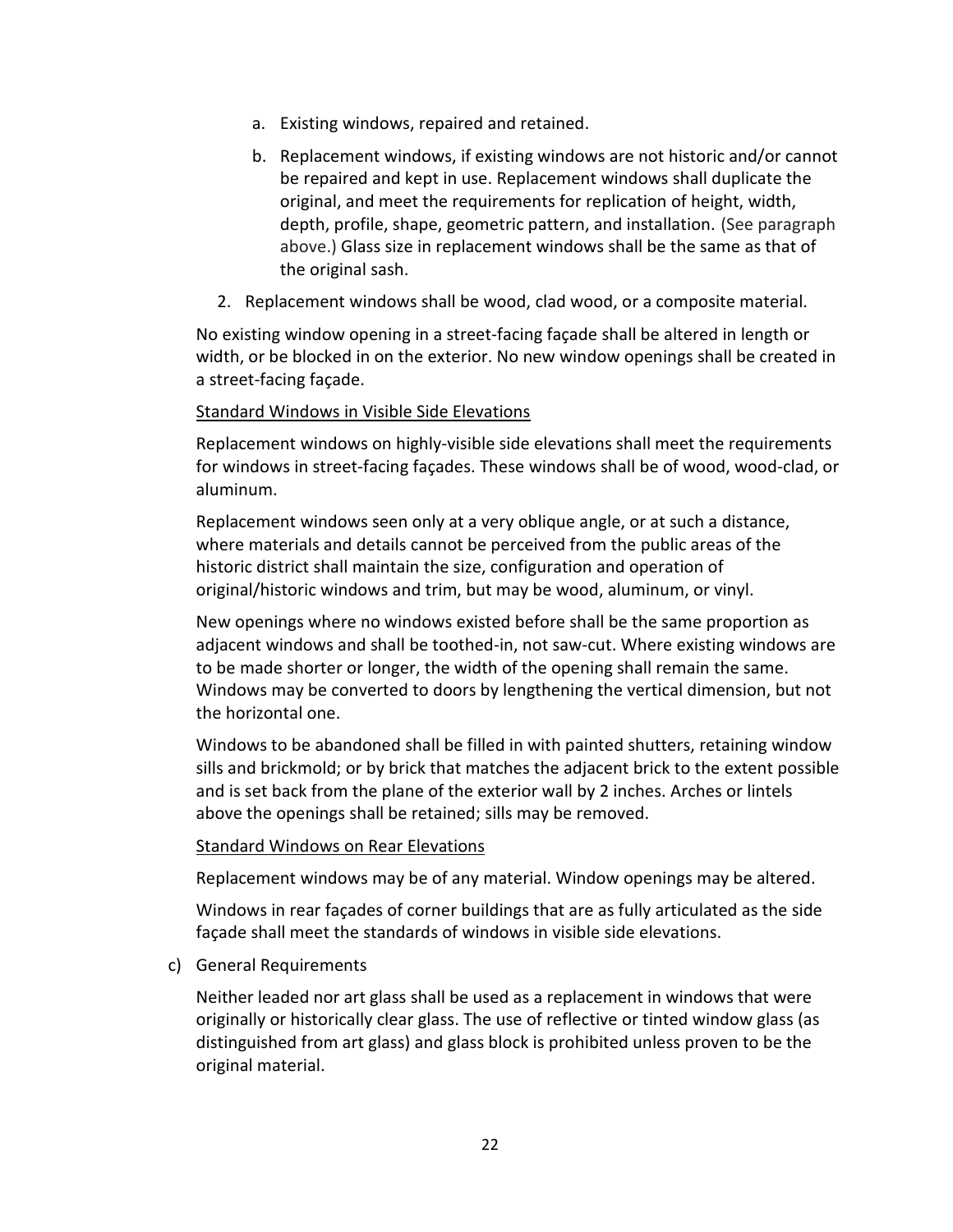Security bars or security screens are not permitted on windows above the basement level unless it can be demonstrated through an historic photograph or drawing that they originally existed on the windows.

In all cases, the original brickmold shall be retained or its size and its general profile duplicated. Brickmolds and window sills shall not be wrapped in coil stock.

#### 2) Doors

Original or historic doors when visible shall be preserved through repair and maintenance. If original and historic doors have been removed, or cannot be repaired, replacement doors will be wood and replicate the proportions of the appropriate historic door. Security bars or screens are not permitted on doors above the basement level unless it can be demonstrated through an historic photograph or drawing that they originally existed on the doors. Use of reflective or tinted glass (as distinguished from art glass) in doors is prohibited. Leaded, colored, and reflective glass shall not be used as a replacement material in door panel that was not originally or historically that material.

In order to provide accessibility to people with disabilities to commercial spaces and places of public accommodation, it may be necessary to install a ramp or sloped pavement. Such work shall not destroy historic fabric, although providing access to enter a rehabilitated space is a high priority and shall be provided if at all possible. Slight modifications to the entrance may be acceptable to provide 32-inch-wide openings, flush thresholds, and the use of swing-clear hinges. When entrance hardware of historic commercial properties or places of public accommodation have pinch and twist functions that are not accessible, the historic hardware shall be maintained while allowing the door to function as a push/pull operation during business hours. Automatic door opening mechanisms may be installed in a manner that does not harm historic materials.

#### 3) Porches and Balconies

Porches, verandas, and balconies are considered to be character-defining features on buildings in the historic district, and careful attention should be paid to their maintenance and/or restoration. Original or historic porches, verandas, and balconies including their component elements such as columns, pilasters, hand rails, balusters, pediments, cornices, steps, etc., shall be preserved through in-kind repair and maintenance when visible. Photographic evidence will be provided of the deteriorated condition of an original or historic porch, veranda, or balcony or any of its component elements to justify replacement. The replacements shall replicate the originals in size, proportion, dimensions, height, profile, shape, and geometric pattern, color, and, in the case of column shafts, taper or entasis. Replicas shall be made of the same materials as the historic porch or porch component unless this is not technically feasible, in which case a compatible substitute material, from which replicas are fashioned as described above, may be considered. In the case of non-structural ornamental detail situated at or above cornice-level, including column or pilaster capitals, replicated elements may be fabricated of a substitute material, for example cast stone or molded fiberglass, that exactly replicates the dimensions of the original. If an original or historic porch, veranda, or balcony, or any constituent element(s)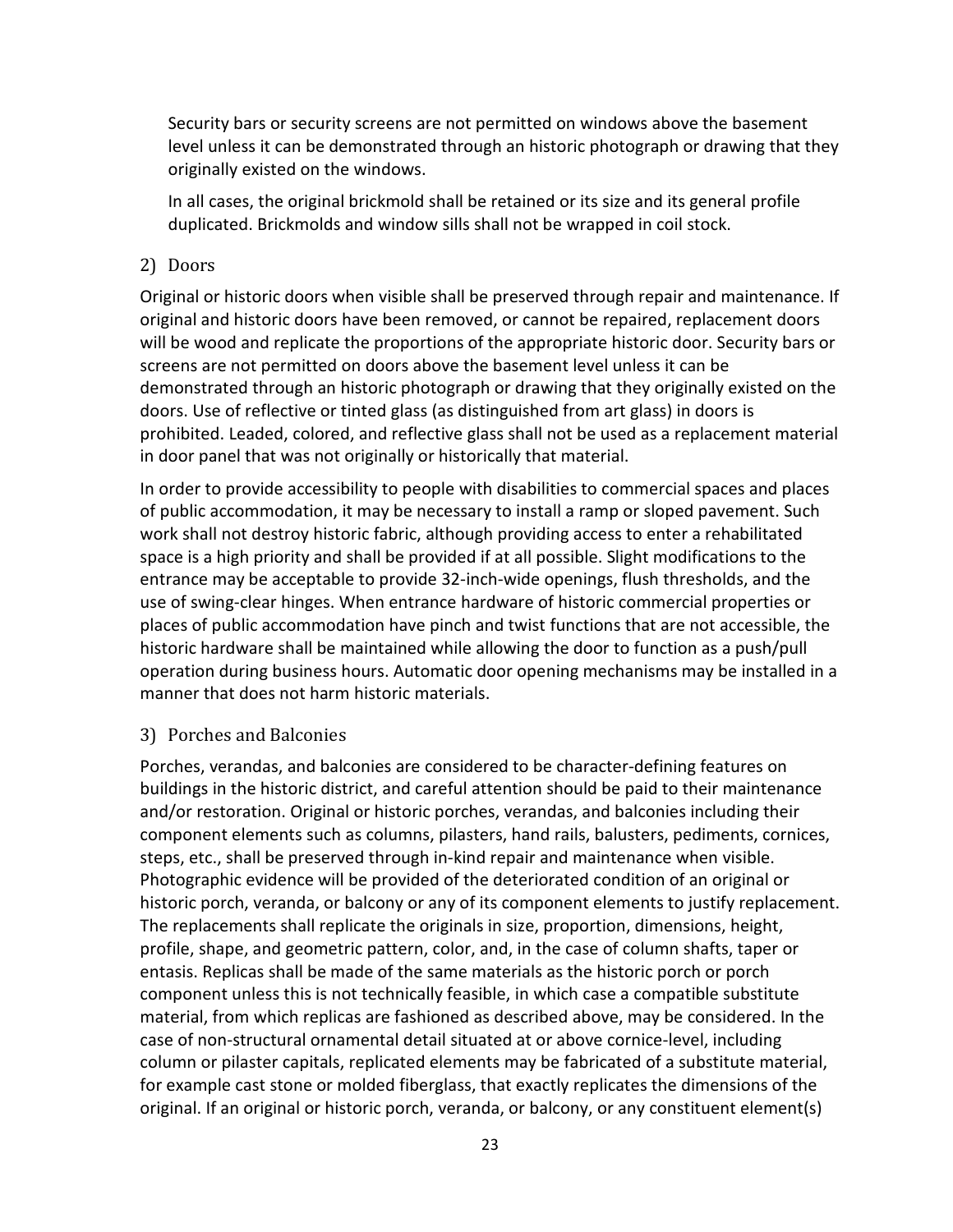thereof has/have been removed, these may be replicated when evidence (e.g. an historic drawing or photograph) is available to document what was previously extant.

# 4) Architectural Detail

Original or historic cornice detail shall be preserved through repair and maintenance and shall not be obscured, covered or sheathed. Photographic evidence will be provided of the deteriorated condition of an original or historic details and component elements such as pediments, fascias, cornices, brackets, dentils, pilasters, columns, capitals, bases, etc., to justify replacement. The replacements shall exactly replicate the original or historic details and component elements in size, proportion, dimensions, profile, shape, geometric pattern, color, and in the case of column shafts, entasis or taper. Replicas shall be of the same materials as the original or historic details or component elements, or may be fabricated of a substitute material, for example cast stone or molded fiberglass, that exactly replicates the size, proportion, profile, shape, color, and geometric pattern of the original or historic element. If an original or historic detail or component element has been removed, it should be replicated when evidence (e.g., an historic drawing or photograph) is available to document what was previously there.

# 5) Awnings, Canopies, and Wooden Shutters

Canvas awnings that have the form of traditional, retractable awnings, mounted within window openings, are appropriate on commercial structures. All awnings shall conform in size, shape, material and style to the opening to which they are attached. Barrel or balloon shapes should be avoided in favor of traditional sloped shapes with or without valances and end pieces, and all awnings shall fit within the openings to which they are affixed.

Canopies are constructed of iron and glass, copper-sheathed wood and other hard materials. These should be preserved or, if they have been removed, may be replicated when an historic drawing or photograph is available to document what was previously extant. Canvas-covered, metal-framed canopies are appropriate at entrances to hotels and other commercial buildings.

Original operable wooden shutters should be preserved or replicated when they have been removed. Replacement shutters much match the original or historic shutters in appearance and material, shall be or appear to be operational and have the appropriate hardware. Shutter dimensions and shape shall equal those of the window opening and be properly mounted. Fixed shutters are not appropriate.

# 6) Entry Vestibules

If an entry vestibule originally designed as open (e.g., without a door) is proposed for closure to meet a building's security or energy use needs, such alteration of the entry shall be considered on a case-by-case basis.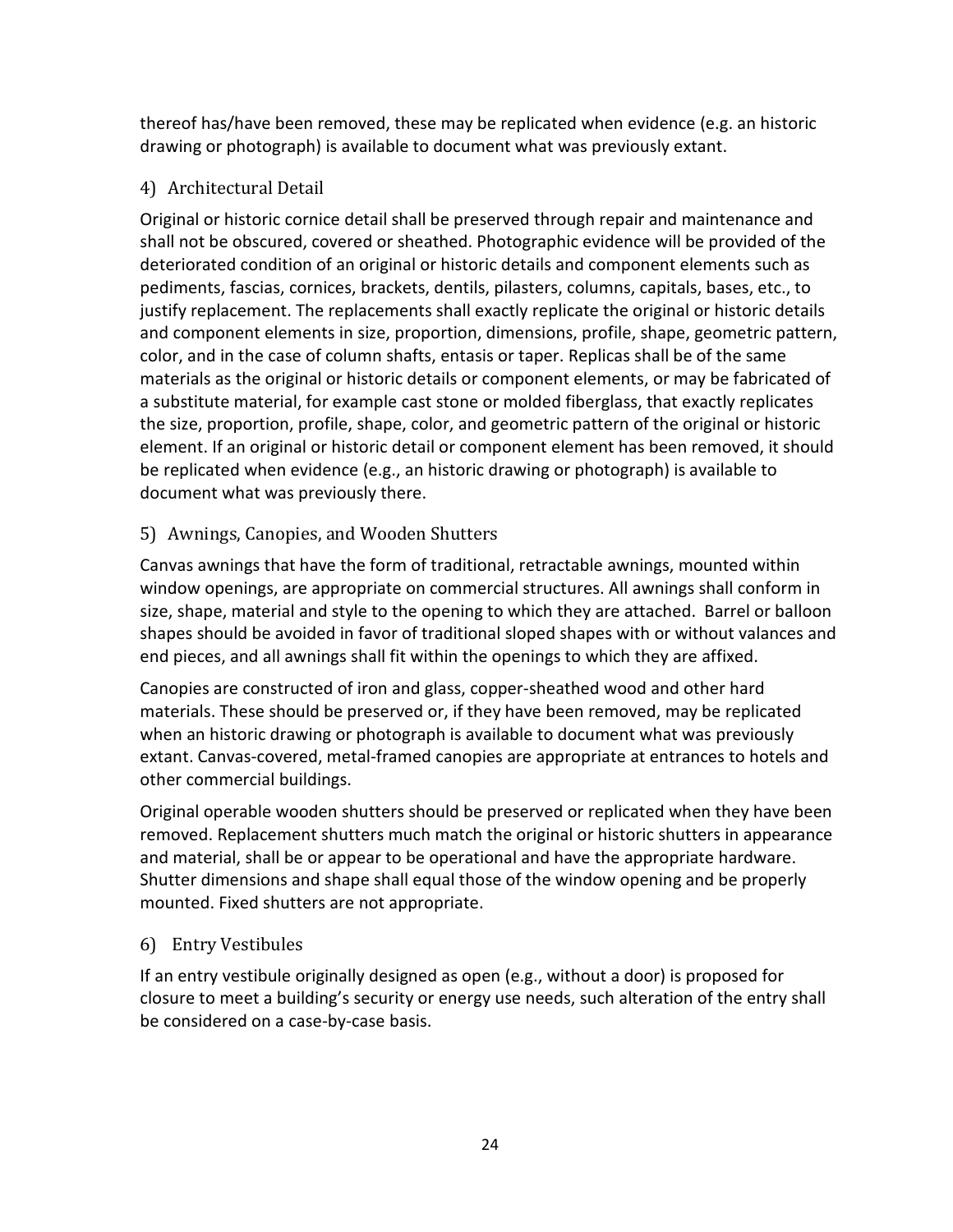# 7) Roofs

The visible form of the roof, its shape and pitch, and the presence or absence of dormers and other roof elements, shall not be altered. Materials used on historic pitched roofs and dormers in the historic district are slate, terra cotta mission tile, copper, and terne metal. Original slate, tile and metal roofs shall be preserved through repair and maintenance. Original or historic roof material shall not be replaced with another type of historic material that would change the character of the roof: i.e., replacing historic ceramic tile with slate shingles. Photographic evidence shall be provided of the deteriorated condition of original or historic roofing materials to justify replacement. When replacement materials are necessary, the original or historic material shall be used wherever the roof is visible from the sidewalk or street. Materials that replicate the original may be used if the original or historic material is unavailable and the substitute material is approved by the Cultural Resources Office. Skylights shall not be introduced in existing roofs when they are visible from the sidewalk or street. Existing historic skylights should be restored or replaced in kind. Removal of non-historical modern skylights that are visible from the sidewalk or street is encouraged.

# 8) Chimneys

Chimneys are a character-defining feature of buildings within the historic district and shall be preserved through repair and maintenance. If an original or historic chimney has been altered or removed, it should be restored when an historic drawing or photograph, or physical evidence is available to document what was previously extant.

# 9) Storefronts

The area of the first floor historically enclosed with a storefront shall not be expanded or reduced. When original and historic storefront fabric is present, it shall be retained and restored or rehabilitated.

When an original or historic storefront no longer exists, the replacement storefront shall conform to the following applicable situation:

- a) If part of a building with other intact historic storefronts, it shall respect the scale, proportion, pattern, color, details and material of those historic storefronts; or
- b) If part of a building with no remaining historic storefronts, it shall be compatible with the rest of the building in scale, design, materials, color and texture and may be of contemporary design.

Prefabricated commercial storefront framing components, tinted glazing, and clear-finish aluminum are not appropriate for infill storefronts of historic buildings in the historic district.

Additional guidance and insight to storefront design in the context of historic buildings can be found in National Park Service's Preservation Brief #11 (Appendix 4).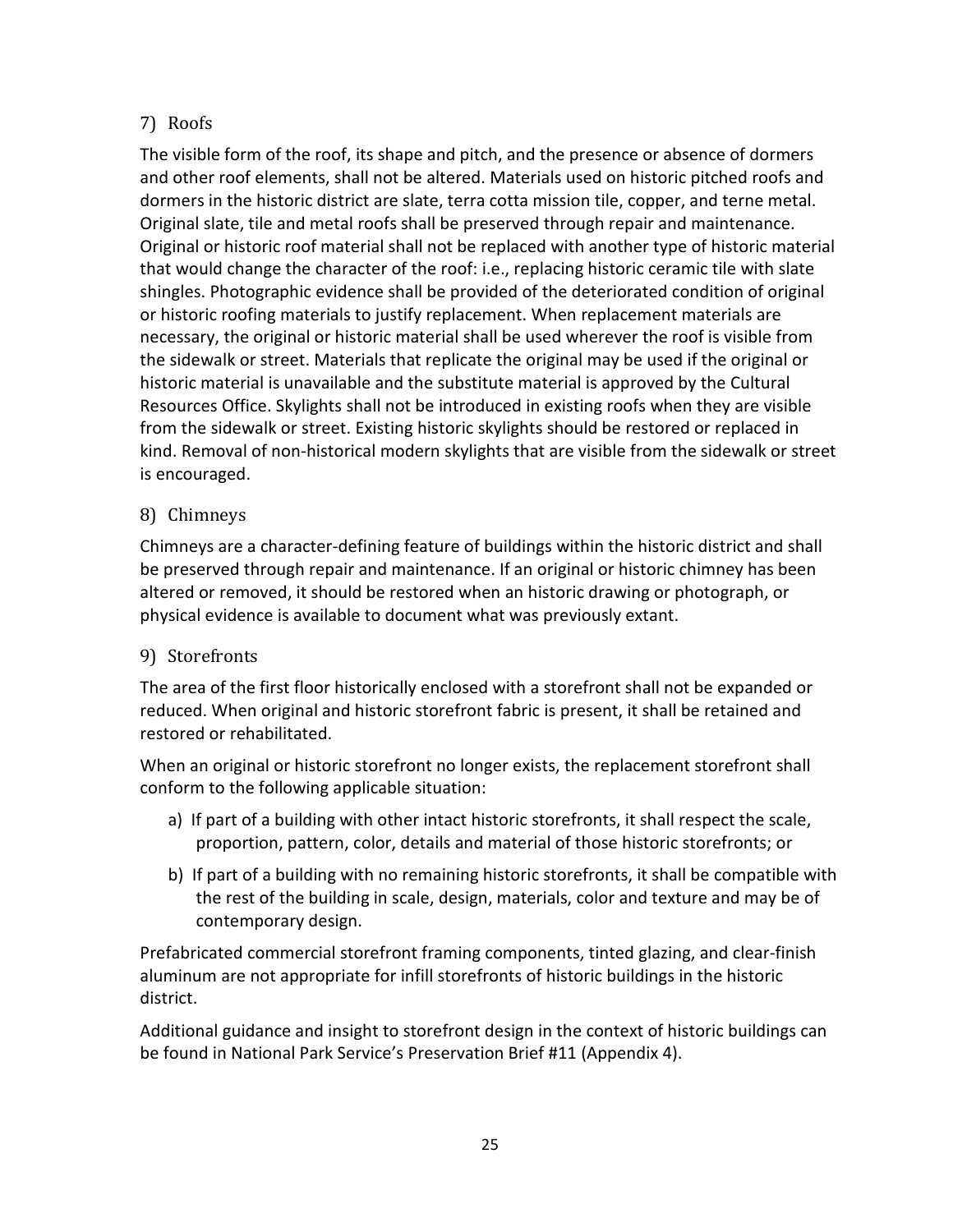# **Site Work**

### A. Walls, Fences and Enclosures

Walls, fences, gates and other enclosures form an important part of the overall streetscape. Original or historic walls, iron fences and gates, gatehouses, and other enclosures, as well as arches, and other historic architectural features, shall always be preserved through repair and maintenance. When non-original or non-historic retaining walls or tie-walls require replacement, the original grade of the site shall be returned if feasible or more appropriate materials shall be used. New walls, fences and other enclosures shall be brick, stone, stucco, wood, wrought iron or evergreen or deciduous hedge when visible from the sidewalk or street, as is consistent with the existing dominate materials within the historic district.

Opaque fences or walls are permitted only along alleys or enclosing the side and rear yard of the primary structure. No opaque fence shall be erected in front of the primary structure on the lot. An exception to this prohibition may occur at corner properties. Where the building abuts the sidewalk and outdoor café dining is permitted, a metal fence of simple design may be erected to enclose the dining area and separate it from pedestrian traffic. A minimum 48" clear accessible route is required for pedestrian traffic whether or not the dining area is enclosed.

# B. Parking

All off-street parking, whether a surface lot or a parking structure, that is required for new or existing commercial buildings shall be located behind or to the side of the building. Where visible from the street, parking shall be effectively screened using appropriate materials such as masonry walls, iron fencing, opaque landscaping, etc. Where possible, entry and exit to all parking shall be from an alley; or if this is not possible, from a secondary street.

# C. Landscaping

If there is a predominance of a particular feature, type or quality of landscape design, any new landscaping shall be compatible when considering mass and continuity. In particular, original or historic earth terraces shall be preserved and shall not be altered or interrupted by the introduction of retaining walls, landscape ties, architectural or landscaping concrete block, etc. Wherever such retaining walls have compromised historic terraces, the walls' removal and restoration of the terraces is encouraged. Where appropriate, tree lawns shall be preserved or restored.

# D. Paving and Ground Cover Materials

Where there is a predominant use of a particular ground cover or paving material, any new or added material should be compatible with the existing streetscape. Crushed rock is not acceptable for paving or as a replacement material for lawns or vegetative ground cover. Brick paving, when used, should be installed with a compacted or constructed base and with materials and techniques that will provide a stable, firm and slip-resistant surface suitable as an accessible route. Asphalt is not acceptable for walkways or for drive- ways visible from the sidewalk or street.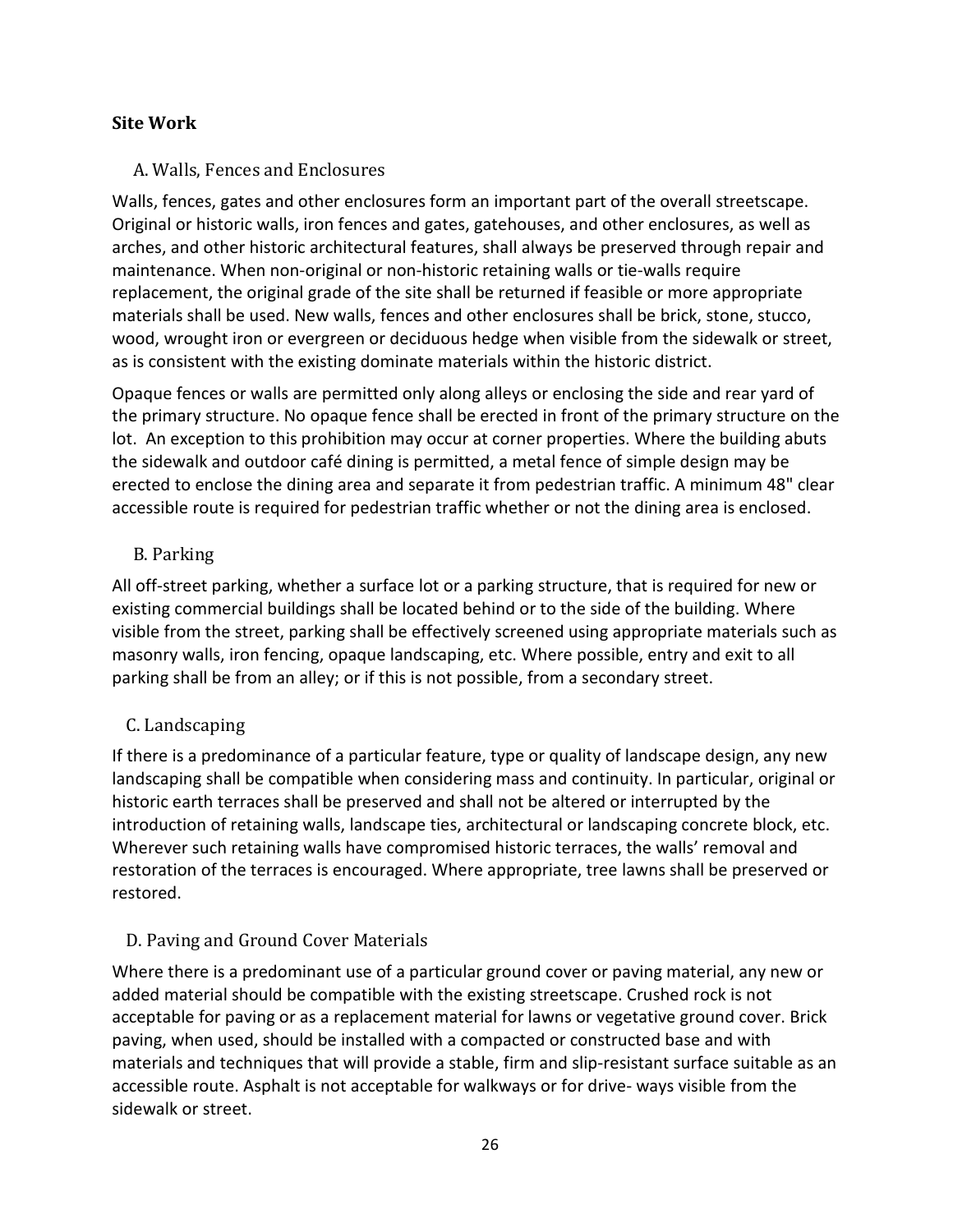# E. Exterior Furnishings, Lighting and Utilities

The design and location of all permanent exterior furnishings such as gazebos, garden sheds, and fountains require a permit approved by the Cultural Resources Office prior to placement. They shall either have authentic period styling or be of high quality contemporary design and be of a material and scale appropriate to the main building and the landscape in which they are situated. Special permits must be obtained if street furniture is placed in the public right-ofway.

Original or historic light standards, lamps, and lanterns shall be preserved through repair and maintenance. If they have been removed, their replication is encouraged when an historic drawing or photograph is available to document what was originally there. All new lighting fixtures, whether free-standing or attached to a structure, shall be either authentic period styling or high quality contemporary design and shall be of a scale and height appropriate to the building to which they are appurtenant. In all cases, attention shall be given to the quality or intensity of light emitted to ensure that it is compatible with the character of the historic commercial environment. No exposed conduit shall be used. Well-designed landscape and architectural lighting is permitted; however, lighting fixtures must either be recessed or be screened by plantings. Security lighting shall not be of a direction or intensity that is invasive of neighboring properties. All exterior lighting must comply with guidelines that limit light pollution. (Appendix 6.) Where possible, new utility lines shall be underground.

# F. Mechanical Equipment

HVAC condensing units, communication devices such as satellite dishes and antennae, etc., shall not be visible from the sidewalk or street. Condensing units should be placed on the roof or to the rear of the property and should be screened appropriately. Electrical meters and conduit should be placed in an unobtrusive location and be painted to match the building. Freestanding cell towers are not permitted in the historic district. Cell towers that are incorporated on roofs of tall buildings shall not be visible from the street or sidewalk.

# G. Signs

Signs on commercial buildings shall be in accordance with applicable provisions of the zoning ordinance. Signs are further restricted as stated below.

The following are not allowed:

- 1. Non-appurtenant advertising signs.
- 2. Pylon signs.
- 3. Wall signs above the second floor window sill level.
- 4. Roof-top signs.
- 5. Projecting signs that obstruct the view of adjacent signs, obstruct windows or other architectural elements or extend above the second floor window sill level.
- 6. Signs with flashing or moving elements.

Only one projecting sign is permitted for each establishment, unless it occupies a corner storefront; in this case, two signs are permitted, one on each façade.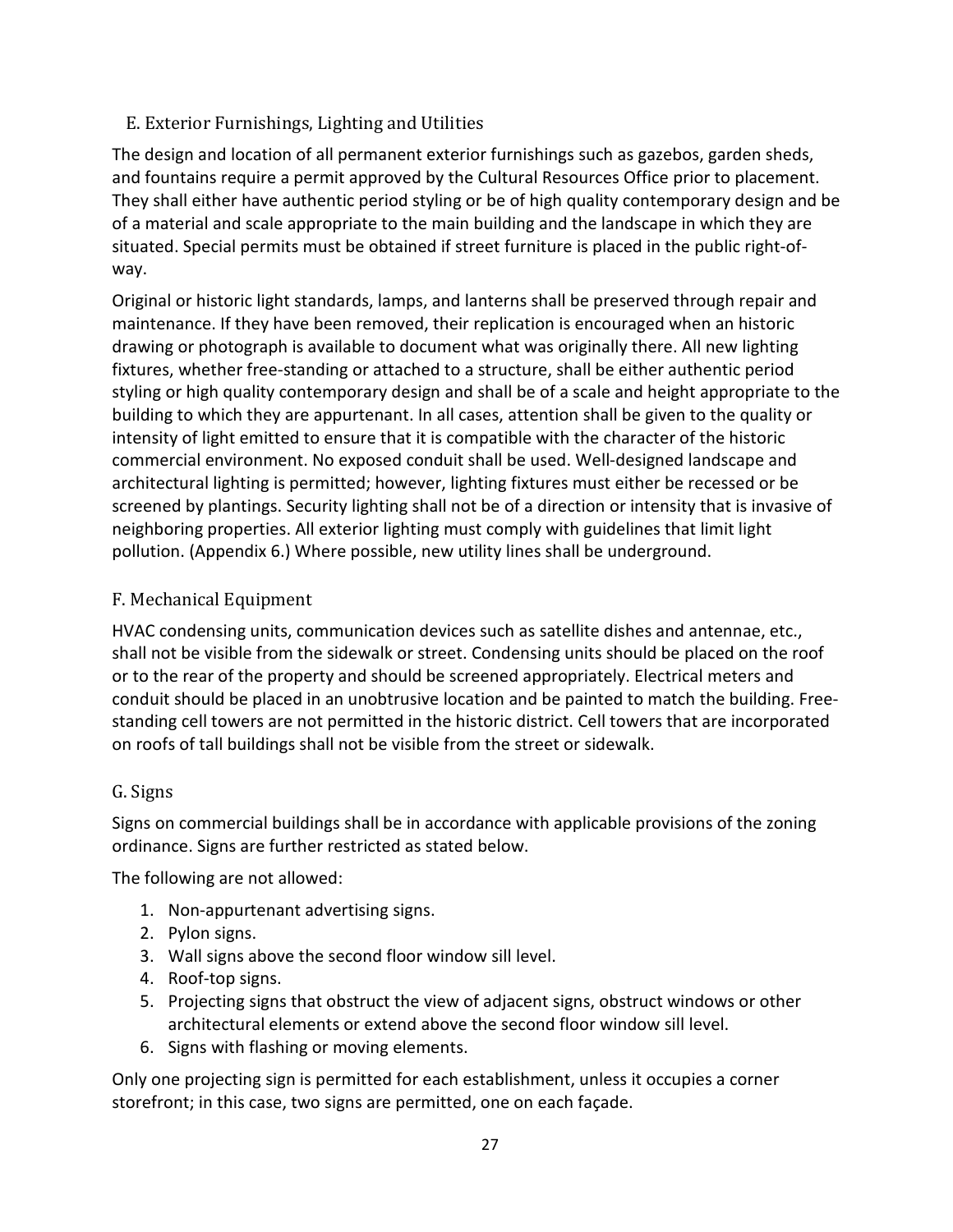Brass or bronze wall plaques identifying the name of the business or businesses are appropriate and should be encouraged.

When an existing non-conforming sign needs to be replaced, it shall be replaced with a sign that conforms to these standards.

# H. Curb Cuts and Driveways

No curb cuts for vehicles and driveways shall be introduced into the historic streetscape. Curb cuts for pedestrians at street intersections, mid-block crossings, passenger drop-off and loading zones, and similar locations shall be allowed. However, where a parcel is not served by alley access, proposed exceptions shall be considered on a case-by-case basis and evaluated for design suitability. Removal of non-historic curb cuts and driveways and restoration of original landscape, tree lawn, and curbing is encouraged.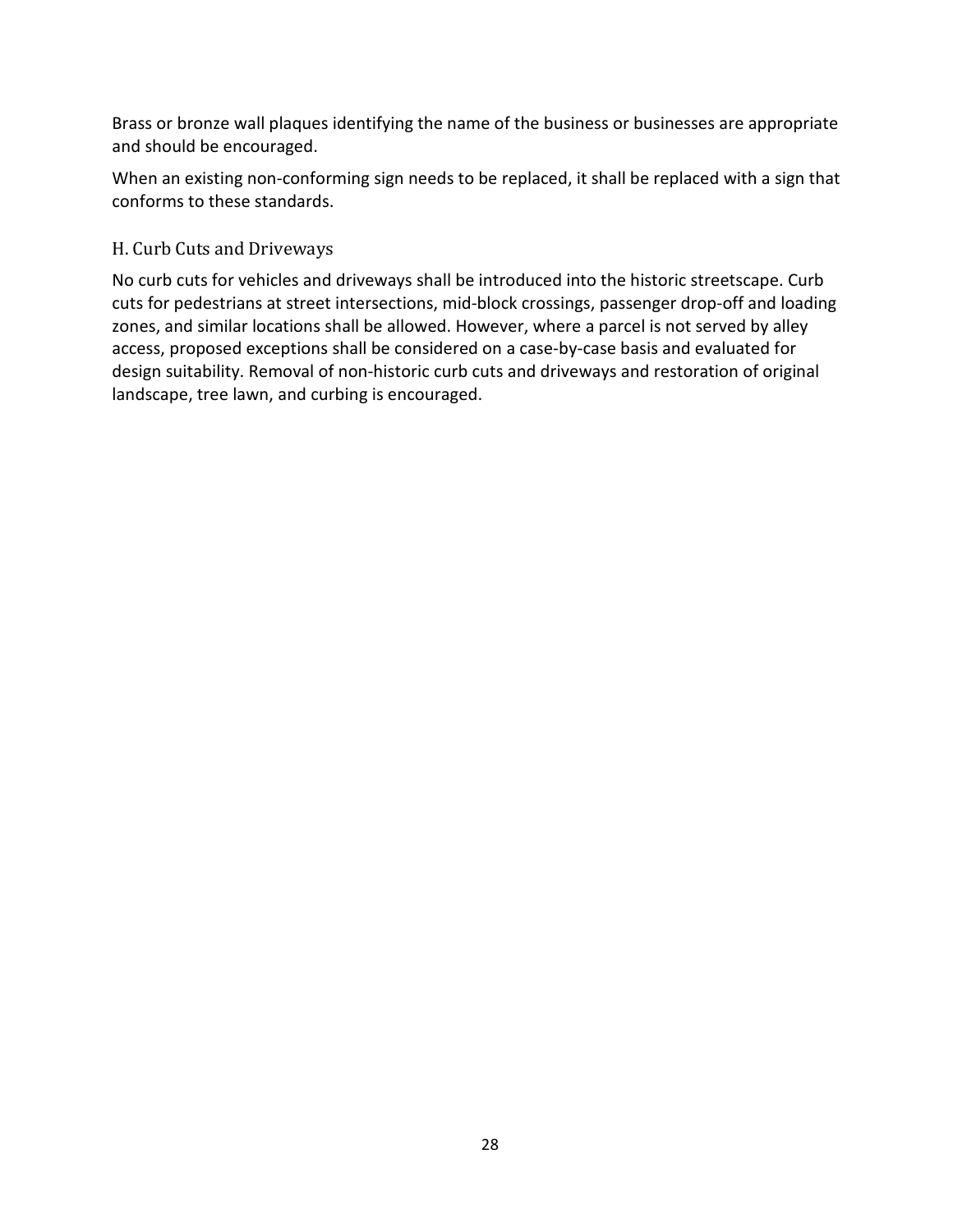#### **New Construction or Alterations to Existing Commercial Structures:**

When designing a new commercial building, or an addition to an historic commercial building, height, scale, mass, and materials in adjacent buildings as well as the context of the immediate surroundings, shall be strongly considered. When designing an addition to an historic building, the addition shall be compatible in height, scale, mass, and materials to the historic fabric of the original building. The new addition, however, shall be easily distinguishable from the existing historic building. The design of primary entrances to new commercial buildings shall afford accessibility in conjunction with aesthetic and contextual solutions.

#### A. Height

A new low-rise building, including all appurtenances, must be constructed within 15% of the average height of existing low-rise commercial buildings that form the block face. Floor levels, water tables and foundation levels shall appear to be at the same level as those of neighboring buildings. When one roof shape is employed in a predominance of existing buildings in the streetscape, any proposed new construction or alteration shall follow the same roof design.

A new high-rise building may be located either on a block face with existing high-rise structures or on a corner site. A new high-rise building may exceed the average height of existing structures on the relevant block faces. In all cases, floor levels, water tables and foundation levels of the new buildings shall be comparable to those of neighboring buildings. Special emphasis shall be given to the design of the building base and to upper story setbacks as they relate to and affect neighboring buildings.

For those portions of the historic district located in areas governed by Form Based Zoning, the building heights prescribed for new construction have been determined appropriate from both the historic district and Form Based Zoning perspectives. The 3-story minimum height for these areas is hereby adopted by these Standards. The maximum heights for *Boulevard Type 1 Development* (24 stories west of Newstead Avenue and 12 stories east of Newstead Avenue) are hereby adopted. For the small area of the historic district within the *Neighborhood Core Development* area of the Form Based Zoning Code, the 6-story minimum height and unlimited maximum height are also adopted.

For form-based zoning that occurs after the adoption of these standards, consultation shall determine appropriate heights for new buildings within the historic district that will not directly conflict with these standards and should be used in conjunction with these standards.

#### B. Location

A new or relocated structure shall be positioned on its respective lot so that the width of the façade and the distance between buildings shall be within 10% of such measurements for a majority of the existing structures on the block face to ensure that any existing rhythm of recurrent building masses to spaces is maintained. The established set back from the street shall also be maintained. Garages and other accessory buildings as well as parking pads must be sited to the rear of, and if at all possible, directly behind, the main building on the lot.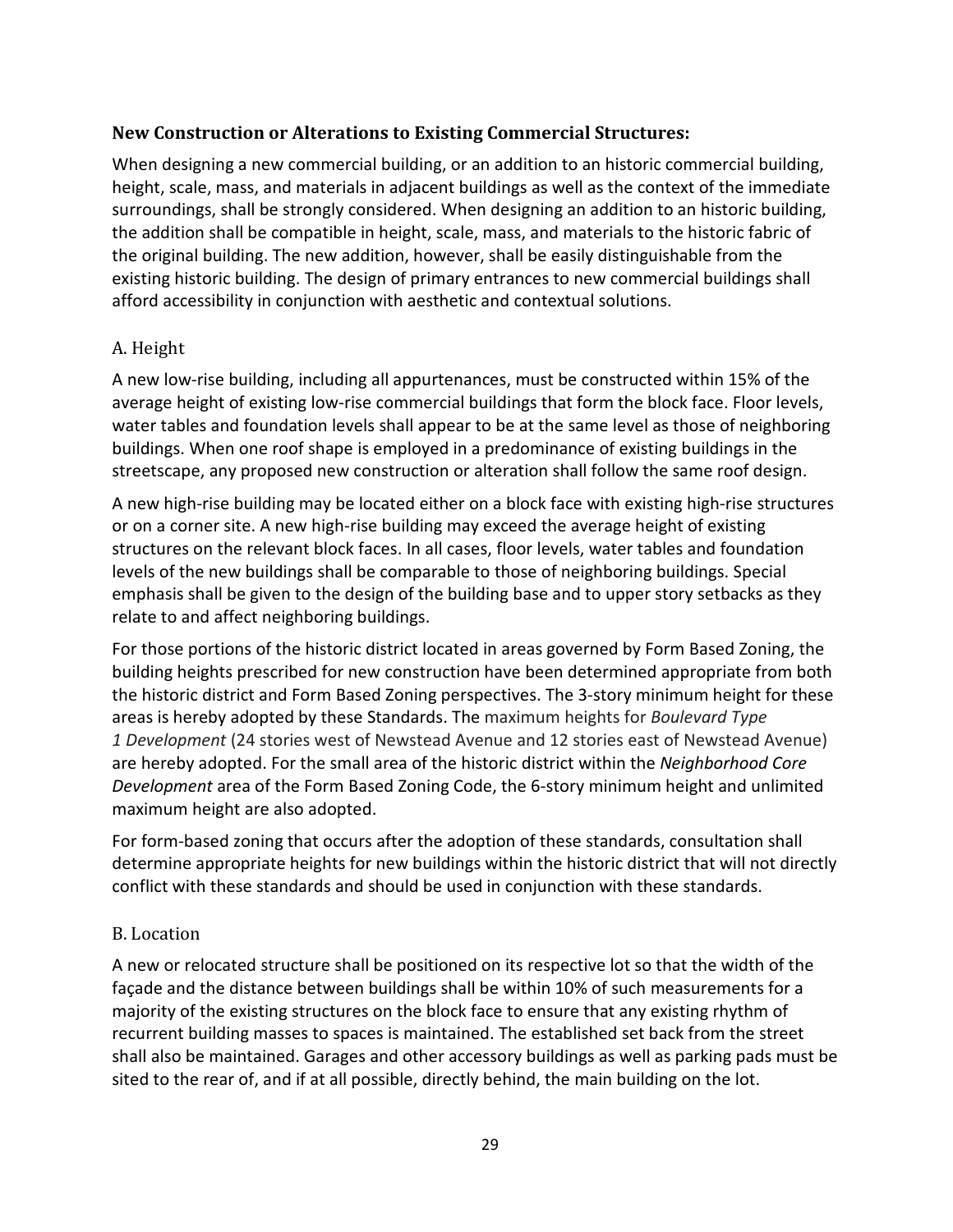# C. Exterior Materials

In the historic district, brick and stone masonry and stucco are dominant, with terra cotta, wood and metal used for trim and other architectural features. Roof materials shall be slate, clay tile, copper or architectural composite shingles where the roof is visible from public or common areas.

All new building materials shall be the same as the dominant materials of adjacent buildings. Artificial masonry is not permitted, except that cast stone that replicates sandstone or limestone is allowable when laid up in the same manner as the natural stone. Cementitious or other paintable siding of appropriate dimension is an acceptable substitute for wood clapboards. A submission of samples of all building materials, including mortar, shall be required prior to approval.

The pointing of mortar joints on masonry additions to historic buildings shall match that on the original building in color, texture, composition and joint profile.

#### D. Fenestration

New buildings and building additions shall be designed with window openings on all main elevations. Windows on the front façade shall be of the same proportions as windows in adjacent buildings and their total area should be within 10% of the window area of the majority of buildings on the block.

#### E. Accessory Buildings

When visible from the street, a new accessory building shall be designed and constructed in a manner that is complementary in quality and character to the primary structure and neighboring buildings.

#### F. Curb Cuts and Driveways

Where curb cuts for vehicles and driveways did not historically exist, they shall not be introduced. Curb cuts for pedestrians at street intersections, mid-block crossings, passenger drop-off and loading zones, and similar locations shall be allowed. Where a parcel is not served by alley access, proposed exceptions shall be considered on a case-by-case basis and evaluated for design suitability.

#### H. Coordination with Form Based Zoning

When portions of the historic district are located in an area for which a form based code has been adopted, the Regulating Plan, Building Envelope Standards and Building Development Standards will be used in conjunction with these standards to review new construction within that portion of the historic district.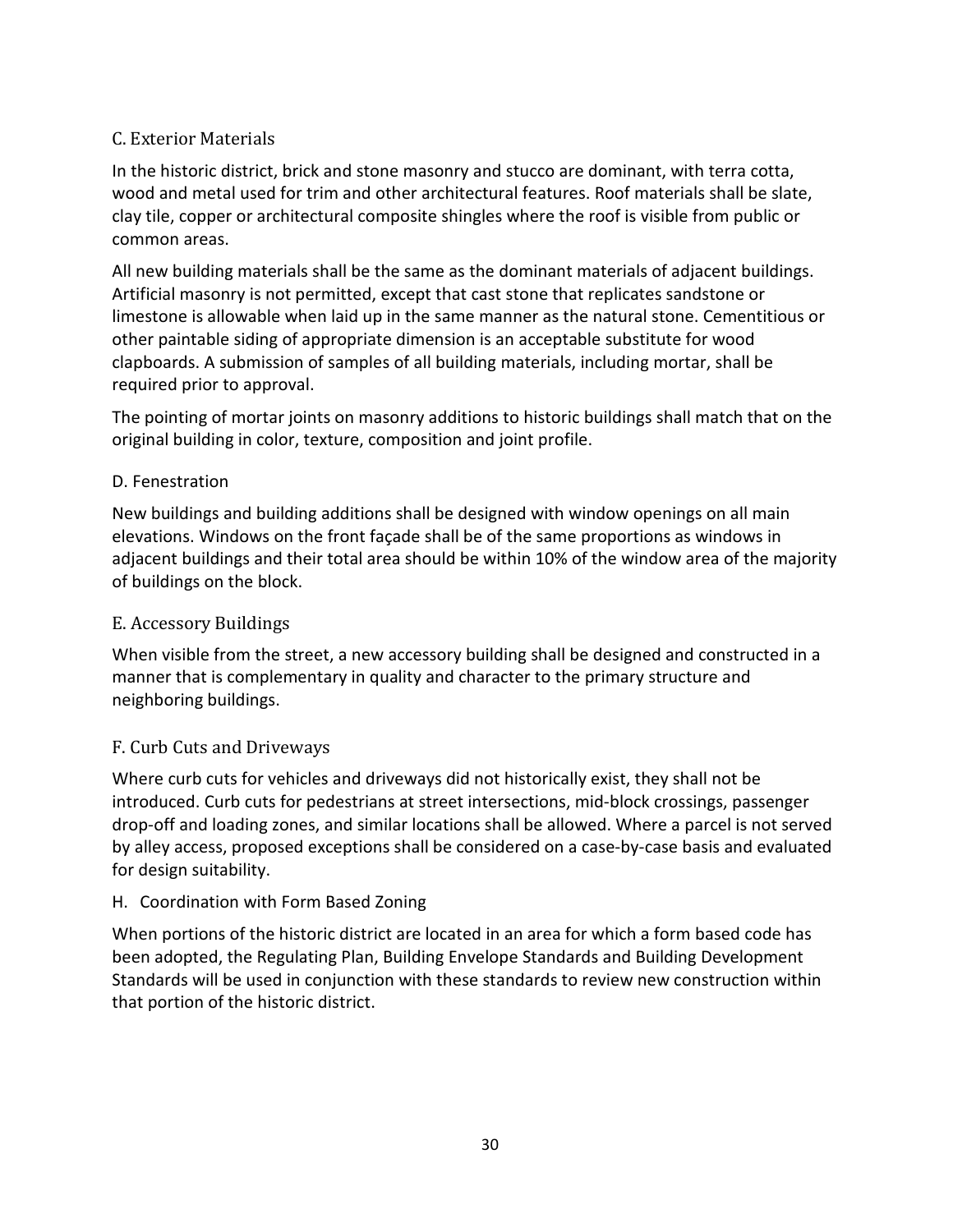# **V. Demolition**

All buildings identified as contributing properties in the Central West End *Certified Local Historic District<sup>1</sup> ,* or that are determined eligible for listing in the National Register of Historic Places by the State Historic Preservation Officer, or that are determined by the Cultural Resources Office to be Merit or High Merit properties, are considered historically significant to the character and integrity of the historic district. These buildings are an irreplaceable asset, and as such their demolition is not allowed without a specific recommendation for demolition from the Cultural Resources Office, a full hearing by the Preservation Board, and approval by that Board.

When reviewing any application for demolition within the historic district, the Cultural Resources Office shall consider the following criteria:

- 1. Its architectural quality and special character, if any;
- 2. Condition of the building;
- 3. Its presence in the historic district, as in its relative visibility;
- 4. The immediate setting;

<u>.</u>

- 5. The impact of its removal on the urban fabric; and
- 6. Any construction proposed to replace it.

These standards shall not be construed to prevent the ordinary maintenance or repair of any exterior feature in the historic district which does not involve a change in design, material, color or outward appearance, nor to prevent the demolition of any feature or structure which the building commissioner shall certify is dangerous and unsafe, nor to prevent the construction of necessary elements required to provide for accessibility and accessible routes throughout the neighborhood.

 $1$  The Central West End Historic District is a local historic district certified by the National Park Service's Office of the National Register of Historic Places. That office, as well as the Missouri State Historic Preservation Office, has maps that indicate which buildings are contributing resources.